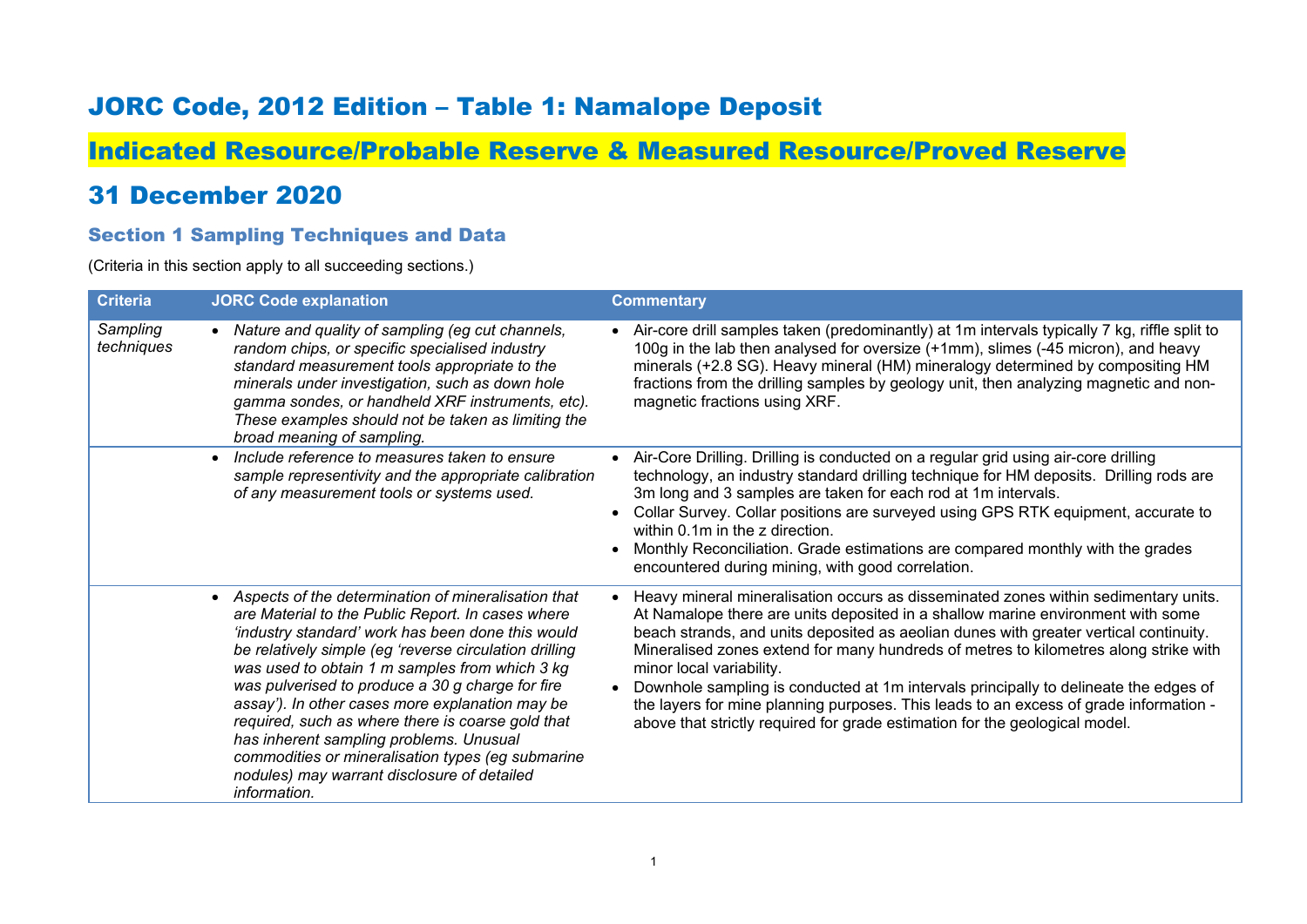| <b>Criteria</b>               | <b>JORC Code explanation</b>                                                                                                                                                                                                                                                                         | <b>Commentary</b>                                                                                                                                                                                                                                                                                                                                                                                                                                                                                                                                                                                                                                                                                                                                                                                                                                                                                                                                                                                                                                                                                                                                                                                                                                 |
|-------------------------------|------------------------------------------------------------------------------------------------------------------------------------------------------------------------------------------------------------------------------------------------------------------------------------------------------|---------------------------------------------------------------------------------------------------------------------------------------------------------------------------------------------------------------------------------------------------------------------------------------------------------------------------------------------------------------------------------------------------------------------------------------------------------------------------------------------------------------------------------------------------------------------------------------------------------------------------------------------------------------------------------------------------------------------------------------------------------------------------------------------------------------------------------------------------------------------------------------------------------------------------------------------------------------------------------------------------------------------------------------------------------------------------------------------------------------------------------------------------------------------------------------------------------------------------------------------------|
| <b>Drilling</b><br>techniques | • Drill type (eg core, reverse circulation, open-hole<br>hammer, rotary air blast, auger, Bangka, sonic, etc)<br>and details (eg core diameter, triple or standard<br>tube, depth of diamond tails, face-sampling bit or<br>other type, whether core is oriented and if so, by<br>what method, etc). | • NQ air-core drilling with hole diameter approx 75mm, all holes are vertical. Air-core<br>drilling is a form of reverse circulation drilling requiring twin tubes, and where the<br>sample is collected from the open face drilling bit and blown up the inner tube. It is well<br>suited to drilling unconsolidated sediments and is one of the few drilling techniques to<br>give good sample quality below the water table.                                                                                                                                                                                                                                                                                                                                                                                                                                                                                                                                                                                                                                                                                                                                                                                                                   |
| Drill sample<br>recovery      | • Method of recording and assessing core and chip<br>sample recoveries and results assessed.                                                                                                                                                                                                         | Field assessment of sample volume. Samples with good recovery weigh 7-8kg for each<br>metre (7.7 kg theoretical). With air-core method, there is normally lower than average<br>sample recovery at the very top of the drillhole due to air and sample losses into the<br>surrounding soil. Sample recovery below the water table can be greater than 100% as<br>water flowing into the hole causes the hole to have a greater diameter than the drilling<br>bit. With careful management, though, sampling below the water table still gives<br>uncontaminated samples provided the sample stream is only sampled when the bit is<br>cutting new material.<br>With the disseminated style of mineralisation typical of heavy mineral deposits, it is<br>preferable to have samples of lower volume that are free of contamination, rather than<br>samples of correct sample weight that may be contaminated. Therefore, while drilling<br>the sampling team focus on ensuring that the sample stream coming from the drilling<br>rig is only sampled when the bit is drilling into new, uncontaminated material.<br>Contamination is most often a problem during rod changes and where there is a high<br>flow of groundwater into the drillhole |
|                               | Measures taken to maximise sample recovery and<br>$\bullet$<br>ensure representative nature of the samples.                                                                                                                                                                                          | • The entire drill sample is delivered to the laboratory for further analysis, thereby<br>eliminating the possibility of sample bias caused by splitting the sample in the field.<br>Samples are collected in calico bags and allowed to drain and partially dry in the field<br>$\bullet$<br>or in the exploration yard prior to delivery to the laboratory. With very wet samples<br>there can be a slight loss of the slimes fraction through the weave of the cloth of the<br>bag as the sample drains, but this is only a very small fraction of the total slimes in the<br>sample.                                                                                                                                                                                                                                                                                                                                                                                                                                                                                                                                                                                                                                                          |
|                               | Whether a relationship exists between sample<br>$\bullet$<br>recovery and grade and whether sample bias may<br>have occurred due to preferential loss/gain of<br>fine/coarse material.                                                                                                               | Materials sampled by the air-core drilling rig can be dry, moist or wet. Dry samples<br>may lose some of their slimes fraction due to blowing out of the sampling equipment,<br>but HM and oversize are not affected. Moist drill samples (the most commonly found at<br>Namalope) are the most representative as the whole sample is returned as "clumps" of<br>material from the bit face. There is no chance for HM or slimes to segregate in the<br>moist samples, because all of the material stays stuck together. Wet samples taken<br>from permeable sands and gravels underneath the water table where there is a high<br>flow of water into the drillhole may segregate at the bit face and in the drill string and<br>there is potential for slimes to be washed out of the sample, and for HM to segregate<br>from the quartz sand and to preferentially be flushed out of the system with the other                                                                                                                                                                                                                                                                                                                                  |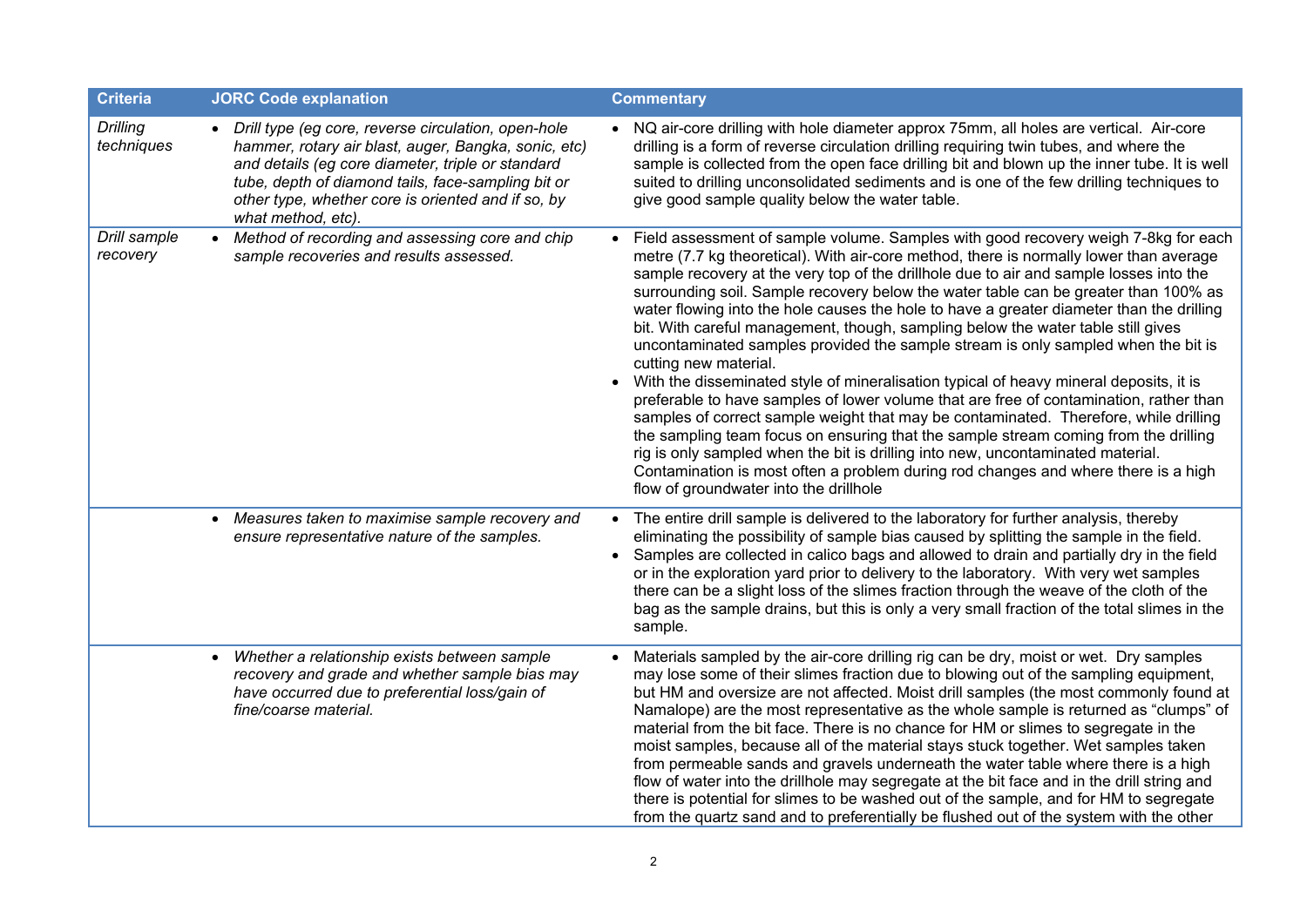| <b>Criteria</b>                                         | <b>JORC Code explanation</b>                                                                                                                                                                                                                                                                                                                                                                                                               | <b>Commentary</b>                                                                                                                                                                                                                                                                                                                                                                                                                                                                                                                                                                                                                                                        |
|---------------------------------------------------------|--------------------------------------------------------------------------------------------------------------------------------------------------------------------------------------------------------------------------------------------------------------------------------------------------------------------------------------------------------------------------------------------------------------------------------------------|--------------------------------------------------------------------------------------------------------------------------------------------------------------------------------------------------------------------------------------------------------------------------------------------------------------------------------------------------------------------------------------------------------------------------------------------------------------------------------------------------------------------------------------------------------------------------------------------------------------------------------------------------------------------------|
|                                                         |                                                                                                                                                                                                                                                                                                                                                                                                                                            | drill spoils at rod changes.                                                                                                                                                                                                                                                                                                                                                                                                                                                                                                                                                                                                                                             |
| Logging                                                 | Whether core and chip samples have been<br>$\bullet$<br>geologically and geotechnically logged to a level of<br>detail to support appropriate Mineral Resource<br>estimation, mining studies and metallurgical studies.<br>Whether logging is qualitative or quantitative in<br>$\bullet$<br>nature. Core (or costean, channel, etc) photography.<br>The total length and percentage of the relevant<br>$\bullet$<br>intersections logged. | Drillholes are logged in the field. All samples are qualitatively logged for lithology,<br>grainsize, colour, clay content, sorting and a description of any unusual features. Sand<br>samples are panned to estimate HM content which is useful as a check on the<br>laboratory analysis. The laboratory also records the colour of the dried samples.<br>• Virtually all of the drill samples are sand or sandy clay. Drillhole logs are useful in<br>separating geology units and for checking the laboratory results, but do not provide any<br>information additional to the laboratory data that is fundamentally required for the<br>resource estimation.         |
| Sub-sampling<br>techniques<br>and sample<br>preparation | If core, whether cut or sawn and whether quarter,<br>$\bullet$<br>half or all core taken.<br>• If non-core, whether riffled, tube sampled, rotary<br>split, etc and whether sampled wet or dry.                                                                                                                                                                                                                                            | • All of the field samples are delivered to the laboratory for analysis. This eliminates the<br>need for field splitting and the possibility of bias from this source.<br>• At the laboratory the sample is oven dried then "gently pulverised" by hitting the cloth<br>sample bag with a rubber mallet. The resulting sample is then coarsely sieved at 1 mm<br>and any aggregate lumps broken down so that they pass through the screen. Any<br>genuine oversize (+1mm grains) are weighed at this stage and the oversize% is then<br>calculated on the entire sample. The sample is then dry riffle-split down to a nominal<br>100g sample size for further analysis. |
|                                                         | • For all sample types, the nature, quality and<br>appropriateness of the sample preparation<br>technique.                                                                                                                                                                                                                                                                                                                                 | • Virtually all drill samples consist of sand, clayey sand or sandy clay. For these samples<br>the sample preparation method is appropriate. Very rarely, samples are taken of<br>weathered bedrock, where the sample consists of rock fragments and clay with little<br>sand fraction, and while these samples are slower to analyse, the method still gives<br>relevant results.                                                                                                                                                                                                                                                                                       |
|                                                         | Quality control procedures adopted for all sub-<br>$\bullet$<br>sampling stages to maximise representivity of<br>samples.                                                                                                                                                                                                                                                                                                                  | • All sample preparation stages are documented in standard operating procedures.<br>Employees conducting the work are constantly monitored by their supervisor to ensure<br>standard procedures are being followed<br>Work is also monitored by geology staff, who work in an adjacent office<br>Laboratory duplicates are taken as part of Laboratory internal quality control at an<br>approximate rate of 1:20.<br>• Geology staff takes blind duplicates at a rate of about 1:20.                                                                                                                                                                                    |
|                                                         | Measures taken to ensure that the sampling is<br>$\bullet$<br>representative of the in situ material collected,<br>including for instance results for field<br>duplicate/second-half sampling.                                                                                                                                                                                                                                             | • The entire sample is delivered to the lab, so it is representative. Care is taken with the<br>sample collection and handling to ensure that the sample delivered to the laboratory is<br>representative of the interval drilled.                                                                                                                                                                                                                                                                                                                                                                                                                                       |
|                                                         | Whether sample sizes are appropriate to the grain<br>size of the material being sampled.                                                                                                                                                                                                                                                                                                                                                   | • The one-metre drill sample of 7kg nominal size is certainly large enough to reliably<br>capture the HM, slimes and oversize characteristics of the in-situ material. Smaller<br>diameter drilling systems have been tested in the past, which give smaller sample                                                                                                                                                                                                                                                                                                                                                                                                      |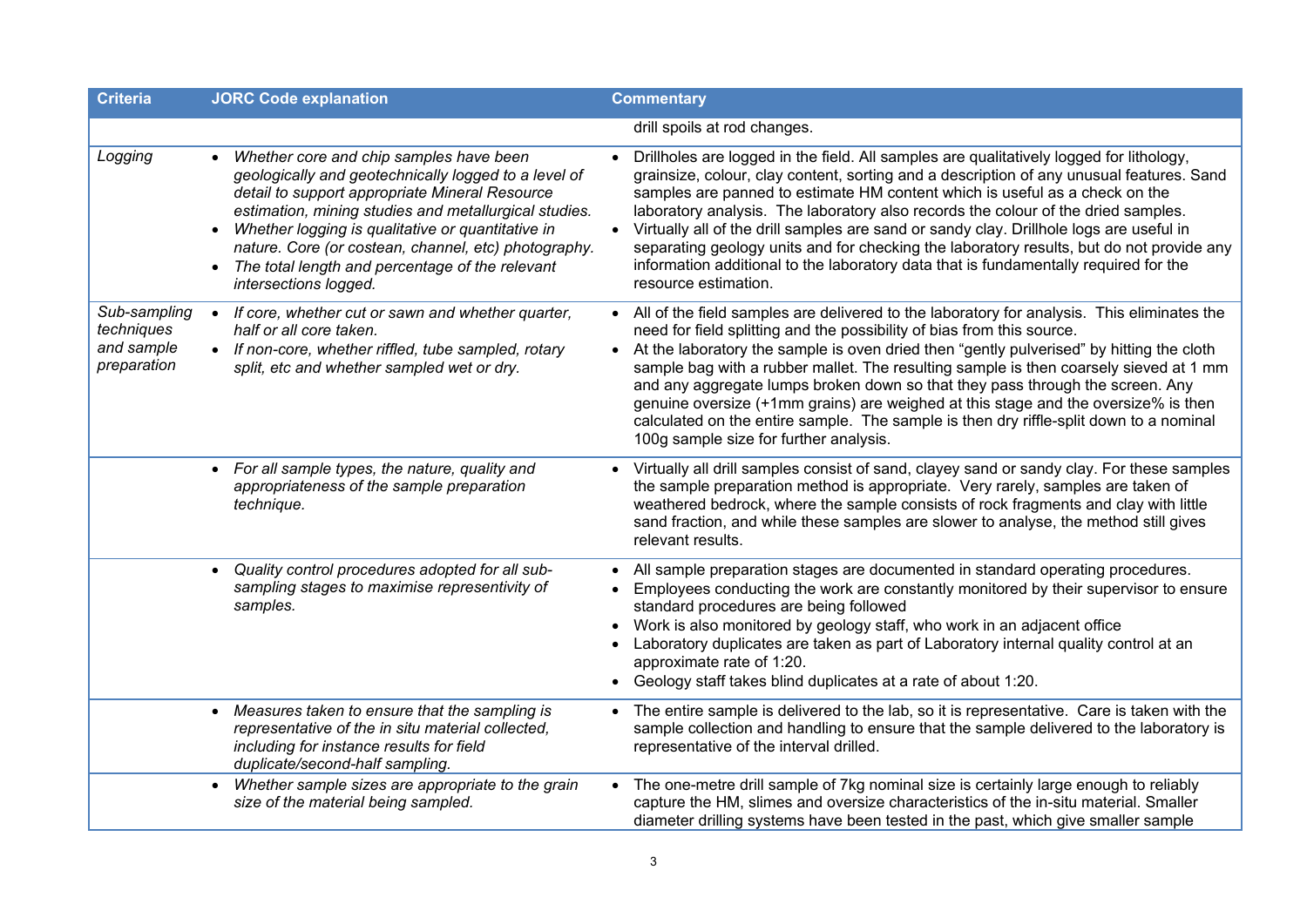| <b>Criteria</b>                                        | <b>JORC Code explanation</b>                                                                                                                                                                                                                   | <b>Commentary</b>                                                                                                                                                                                                                                                                                                                                                                                                                                                                                                                                                                                                                                                                                                                    |
|--------------------------------------------------------|------------------------------------------------------------------------------------------------------------------------------------------------------------------------------------------------------------------------------------------------|--------------------------------------------------------------------------------------------------------------------------------------------------------------------------------------------------------------------------------------------------------------------------------------------------------------------------------------------------------------------------------------------------------------------------------------------------------------------------------------------------------------------------------------------------------------------------------------------------------------------------------------------------------------------------------------------------------------------------------------|
|                                                        |                                                                                                                                                                                                                                                | volume; the sample quality was not as good as with NQ system.<br>The portion split at the laboratory is nominally 100g. This is sufficiently large to<br>consistently estimate HM%, but is too small to consistently measure the generally very<br>low percentage of oversize.                                                                                                                                                                                                                                                                                                                                                                                                                                                       |
| Quality of<br>assay data<br>and<br>laboratory<br>tests | The nature, quality and appropriateness of the<br>$\bullet$<br>assaying and laboratory procedures used and<br>whether the technique is considered partial or total.                                                                            | Sieving to determine +1mm (oversize) and -45micron (slimes).<br>Heavy mineral separation using LST heavy liquid to separate HM from other minerals<br>(predominantly quartz).<br>Control procedures include laboratory duplicates and blind duplicates. LST density is<br>$\bullet$<br>monitored and kept above 2.8 (it is water soluble).                                                                                                                                                                                                                                                                                                                                                                                           |
|                                                        | • For geophysical tools, spectrometers, handheld<br>XRF instruments, etc, the parameters used in<br>determining the analysis including instrument make<br>and model, reading times, calibrations factors<br>applied and their derivation, etc. | • Not used.                                                                                                                                                                                                                                                                                                                                                                                                                                                                                                                                                                                                                                                                                                                          |
|                                                        | Nature of quality control procedures adopted (eg<br>$\bullet$<br>standards, blanks, duplicates, external laboratory<br>checks) and whether acceptable levels of accuracy<br>(ie lack of bias) and precision have been<br>established.          | Duplicates (both lab internal, and blind geology duplicates) and external laboratories<br>are used to ensure accuracy and precision.<br>• XRF analysis is used to estimate mineralogy. The XRF is calibrated using standards<br>and known samples.<br>Round-robin inter-lab checking.<br>$\bullet$<br>QAQC systems return acceptable results in 2020. For HM, 90% of the blind duplicates<br>completed in 2020 were within 15% margin of error.<br>Duplicate samples analysed by an external lab in 2017 returned the following<br>comparison, 90% of the samples were within 11% of the average assay value (data<br>limited to assays greater than 2%). The correlation coefficient was 0.95 and there was<br>no significant bias. |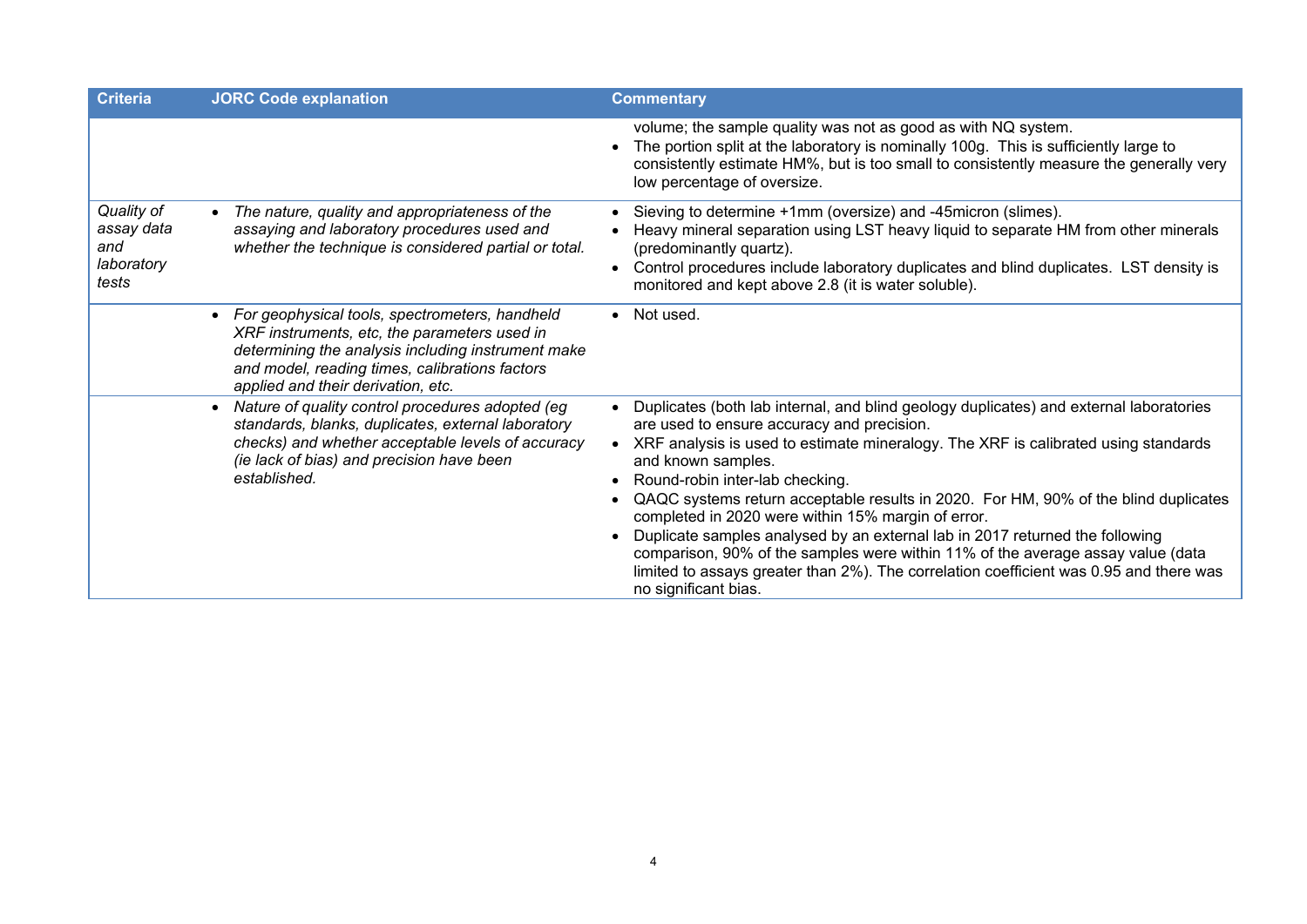| <b>Criteria</b>                             | <b>JORC Code explanation</b>                                                                                                                  | <b>Commentary</b>                                                                                                                                                                                                                                                                                                                                                                                                                                                                                                                                                                                                                                                                                                                                                                                                                        |
|---------------------------------------------|-----------------------------------------------------------------------------------------------------------------------------------------------|------------------------------------------------------------------------------------------------------------------------------------------------------------------------------------------------------------------------------------------------------------------------------------------------------------------------------------------------------------------------------------------------------------------------------------------------------------------------------------------------------------------------------------------------------------------------------------------------------------------------------------------------------------------------------------------------------------------------------------------------------------------------------------------------------------------------------------------|
| Verification of<br>sampling and<br>assaying | The verification of significant intersections by either<br>independent or alternative company personnel.                                      | <b>External Lab Checks 2017</b><br>20<br>18<br>10%<br>16<br>$= 1.015x$<br>$R^2 = 0.9084$<br>14<br>12<br>Kenmare Laboratory HM (%)<br>10<br>10<br>12<br>14<br>16<br>18<br>20<br><b>External Laboratory HM (%)</b><br>Correlation Coefficient = 0.953<br>Mineral sands drilling involves hundreds or thousands of drillholes with moderate grade<br>intersections. Although high-grade intersections are a relatively insignificant part of the<br>overall mineralisation, high grade results are often checked by examining the HM<br>"sinks" from the analysis (the HM resulting from the analysis process is stored for<br>further testing). Sometimes, especially near weathered bedrock, iron-rich sediments<br>and concretions can give false positive HM values. These are generally found within<br>un-mineable units in any case. |
|                                             | The use of twinned holes.<br>$\bullet$                                                                                                        | During feasibility study work, there were numerous twinned holes completed, with good<br>correlation.                                                                                                                                                                                                                                                                                                                                                                                                                                                                                                                                                                                                                                                                                                                                    |
|                                             | Documentation of primary data, data entry<br>$\bullet$<br>procedures, data verification, data storage (physical<br>and electronic) protocols. | The primary data storage is in a Microsoft Access database. Collar data, assay data<br>and mineralogy data are loaded from separate sources and verified with queries<br>designed to detect common errors. Data is then loaded into mining software<br>(Datamine studio RM) and geologists check the resulting cross sections to ensure<br>drillholes are correctly positioned and assays are appropriate for the geology unit and<br>location.                                                                                                                                                                                                                                                                                                                                                                                          |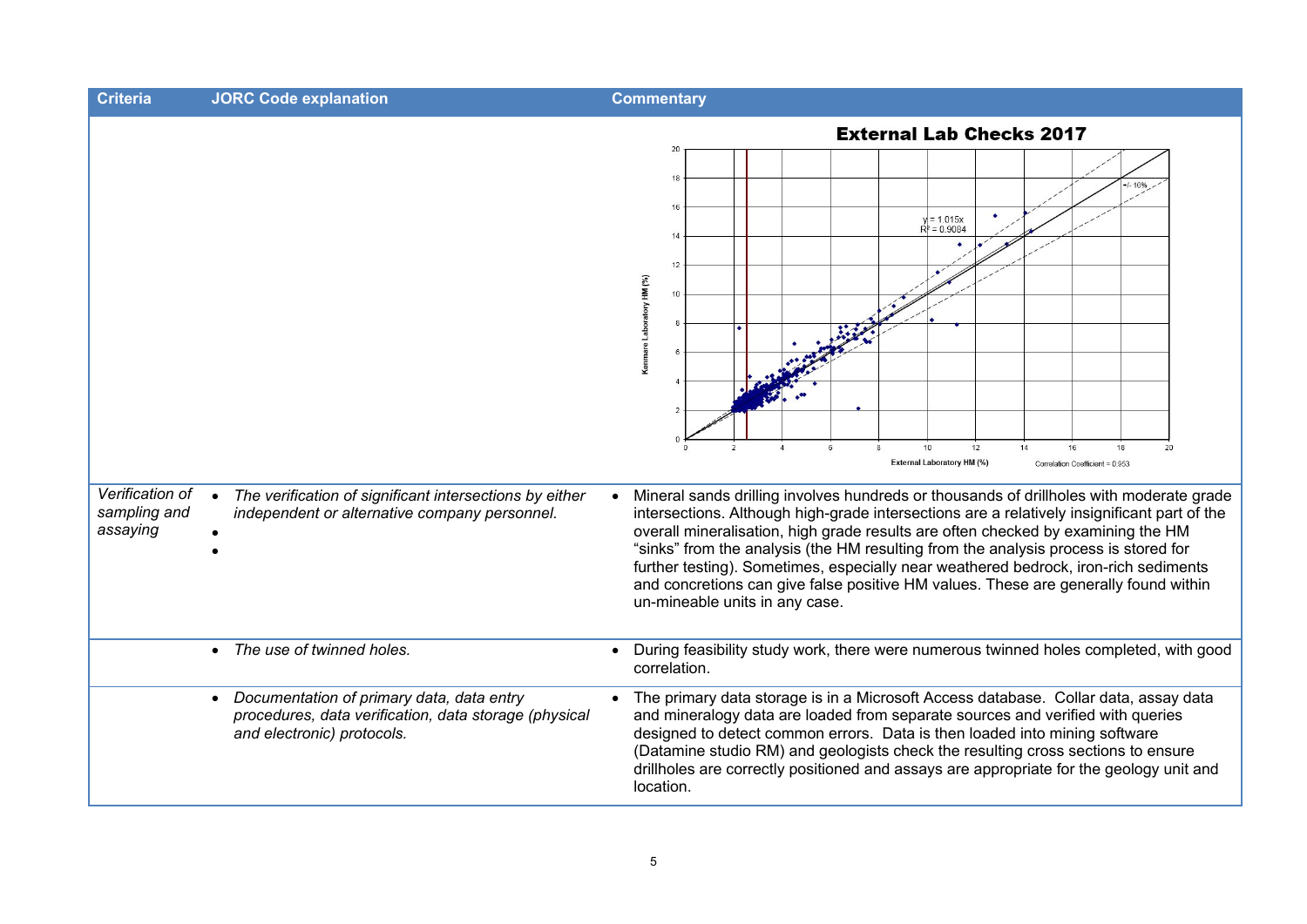| <b>Criteria</b>                                                               | <b>JORC Code explanation</b>                                                                                                                                                                                                                                                                                                                                                                                                                                 | <b>Commentary</b>                                                                                                                                                                                                                                                                                                                                                                                                                                                                                                                                                                                                                                                                                                                                                                                                                                                                                                                                                                                                                         |
|-------------------------------------------------------------------------------|--------------------------------------------------------------------------------------------------------------------------------------------------------------------------------------------------------------------------------------------------------------------------------------------------------------------------------------------------------------------------------------------------------------------------------------------------------------|-------------------------------------------------------------------------------------------------------------------------------------------------------------------------------------------------------------------------------------------------------------------------------------------------------------------------------------------------------------------------------------------------------------------------------------------------------------------------------------------------------------------------------------------------------------------------------------------------------------------------------------------------------------------------------------------------------------------------------------------------------------------------------------------------------------------------------------------------------------------------------------------------------------------------------------------------------------------------------------------------------------------------------------------|
|                                                                               | • Discuss any adjustment to assay data.                                                                                                                                                                                                                                                                                                                                                                                                                      | • No adjustment is made to the assay data for the purposes of public reporting.                                                                                                                                                                                                                                                                                                                                                                                                                                                                                                                                                                                                                                                                                                                                                                                                                                                                                                                                                           |
| Location of<br>data points                                                    | • Accuracy and quality of surveys used to locate drill<br>holes (collar and down-hole surveys), trenches,<br>mine workings and other locations used in Mineral<br>Resource estimation.<br>Specification of the grid system used.<br>Quality and adequacy of topographic control.                                                                                                                                                                             | • An RTK GPS system is used to survey drillholes.<br>The grid is UTM37S (WGS84)<br>The grid is tied into the national Mozambican topographic controls via a number of<br>$\bullet$<br>beacons setup around site. However, these are rarely used as the satellite-based GPS<br>system is primarily used for drillhole surveys. The base station for this has been<br>levelled using a nearby beacon. A difference of +/- a few metres relative to the national<br>grid is not a concern because the regional topographic data is never used in any case.                                                                                                                                                                                                                                                                                                                                                                                                                                                                                   |
| Data spacing<br>and<br>distribution                                           | Data spacing for reporting of Exploration Results.<br>$\bullet$<br>Whether the data spacing and distribution is<br>sufficient to establish the degree of geological and<br>grade continuity appropriate for the Mineral<br>Resource and Ore Reserve estimation procedure(s)<br>and classifications applied.<br>Whether sample compositing has been applied.                                                                                                  | • No Exploration Results or Inferred Resource is reported at Namalope, just Indicated<br>and Measured Resources (and associated reserves).<br>• Variograms in the main mineralised units show ranges of 194m to 800m.<br>Drill spacings range from 50mx50m to 400mx200m.<br>Areas with drill spacing closer than 200m x 200m are classified as Measured<br>$\bullet$<br>Resource. Areas drilled more coarsely than that are classified as Indicated Resource.<br>• In view of the variogram ranges, the 200mx200m spacing is appropriate for Measured<br>Resource status.<br>There is a high degree of confidence in the continuity of mineralisation in areas tested<br>$\bullet$<br>at drill spacing coarser than 200mx200m and Indicated Resource classification is<br>appropriate.<br>• Sample compositing has not been used in the modelling process for HM, Slimes and<br>Oversize components of the ore.<br>Compositing is used to determine mineralogy, but this is far less variable than the HM<br>content, and is appropriate. |
| Orientation of<br>data in<br>relation to<br>geological<br>structure<br>Sample | Whether the orientation of sampling achieves<br>$\bullet$<br>unbiased sampling of possible structures and the<br>extent to which this is known, considering the<br>deposit type.<br>• If the relationship between the drilling orientation<br>and the orientation of key mineralised structures is<br>considered to have introduced a sampling bias, this<br>should be assessed and reported if material.<br>• The measures taken to ensure sample security. | The mineralisation has several trends at Namalope.<br>Drilling is aligned with the UTM grid. The 50mx50m spacing is sufficiently fine to<br>$\bullet$<br>capture the trend, no matter which direction.<br>Samples are sun dried in calico bags and then stored in weather-proof shelters.                                                                                                                                                                                                                                                                                                                                                                                                                                                                                                                                                                                                                                                                                                                                                 |
| security                                                                      |                                                                                                                                                                                                                                                                                                                                                                                                                                                              | HM recovered from the analysis of samples is stored and retrieved as required for<br>mineralogical analysis.                                                                                                                                                                                                                                                                                                                                                                                                                                                                                                                                                                                                                                                                                                                                                                                                                                                                                                                              |
| Audits or<br>reviews                                                          | The results of any audits or reviews of sampling<br>$\bullet$<br>techniques and data.                                                                                                                                                                                                                                                                                                                                                                        | No audits conducted specifically for sampling, however sampling is based on standard<br>$\bullet$<br>operating procedures for this type of drilling methodology                                                                                                                                                                                                                                                                                                                                                                                                                                                                                                                                                                                                                                                                                                                                                                                                                                                                           |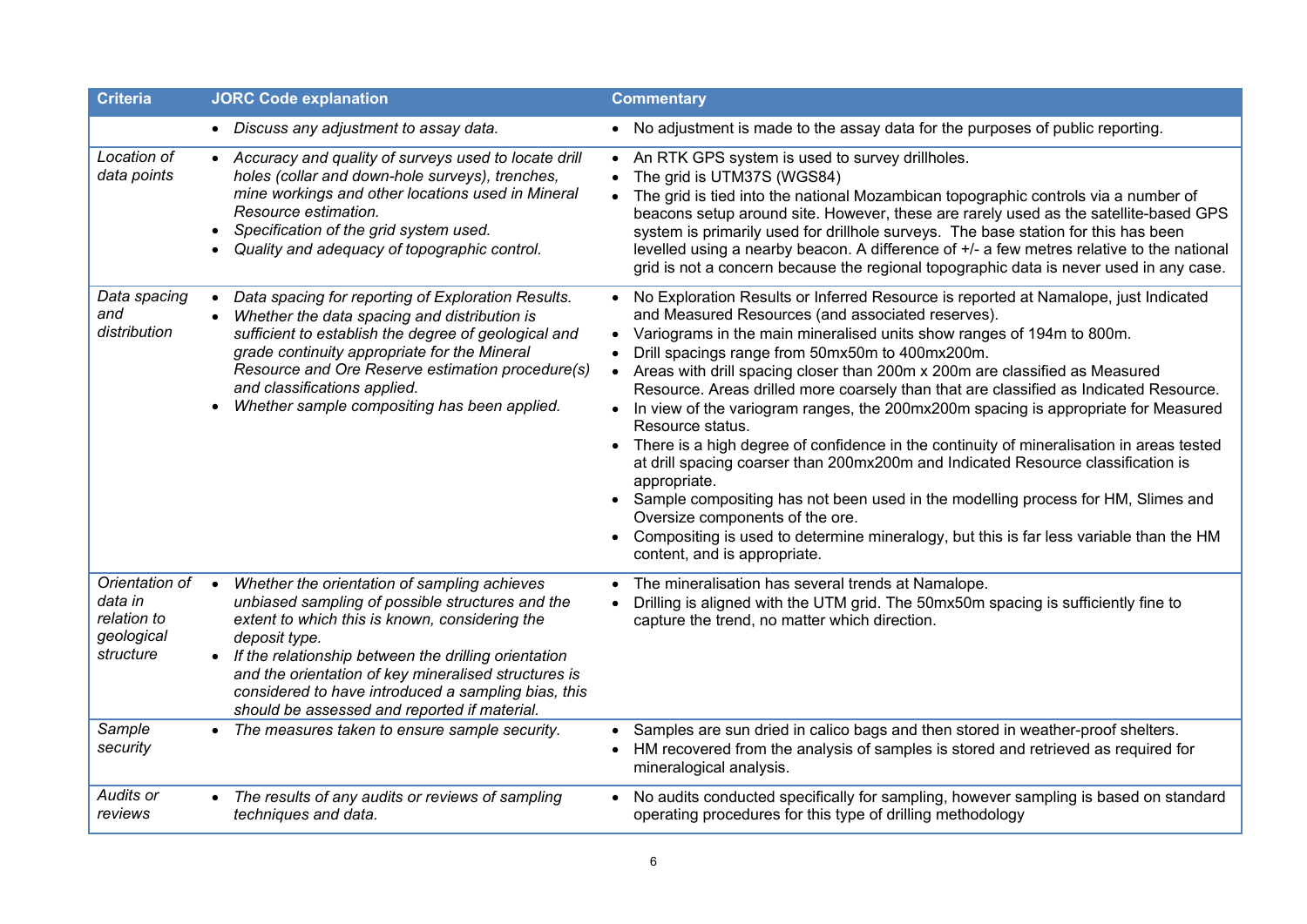## Section 2 Reporting of Exploration Results

(Criteria listed in the preceding section also apply to this section.)

| <b>Criteria</b>                                         | <b>JORC Code explanation</b>                                                                                                                                                                                                                                                                                                                                                                                                                  | <b>Commentary</b>                                                                                                                                                                                                                                                                                                                                                                                                                                                                                                                                                                                                                                                                                                                                                                                                                                                                                                |
|---------------------------------------------------------|-----------------------------------------------------------------------------------------------------------------------------------------------------------------------------------------------------------------------------------------------------------------------------------------------------------------------------------------------------------------------------------------------------------------------------------------------|------------------------------------------------------------------------------------------------------------------------------------------------------------------------------------------------------------------------------------------------------------------------------------------------------------------------------------------------------------------------------------------------------------------------------------------------------------------------------------------------------------------------------------------------------------------------------------------------------------------------------------------------------------------------------------------------------------------------------------------------------------------------------------------------------------------------------------------------------------------------------------------------------------------|
| <b>Mineral</b><br>tenement and<br>land tenure<br>status | Type, reference name/number, location and<br>ownership including agreements or material issues<br>with third parties such as joint ventures,<br>partnerships, overriding royalties, native title<br>interests, historical sites, wilderness or national park<br>and environmental settings.<br>The security of the tenure held at the time of<br>reporting along with any known impediments to<br>obtaining a licence to operate in the area. | Concessão mineira (Mining Concession) No. 735C held by Kenmare resources<br>subsidiary Kenmare Moma Mining, as shown below:<br><b>Mozambique Mining Cadastre Portal</b><br>English-<br>soalial dimens<br>Flexicadash<br>20km<br>Q. Search: Licenses, Agreement<br>$\equiv$<br>10 <sub>mi</sub><br>٠<br>-<br>735 C<br>735 C<br><b>Em Vigor</b><br>Kenmare Moma Mining (Mauritius) Lda<br>Concessão Mineira<br>Date Applied: 7/22/2004<br>Date Granted: 8/26/2004<br>Date Expires: 8/26/2029<br>Resources: HSA<br>Area (Ha): 34460<br>552<br><b>Mining Cadastre Porta</b><br>MOM/<br>Ø<br>Contrato<br>Concessão Mineira<br>Certificado Mineiro<br>Licença de Prospecção e Pesquisa<br>Licenca de Reconhecimento<br>Autorização de Recursos Minerais para Construção<br><b>Areas Designadas</b><br>Áreas Reservadas<br>Blocos de Hidrocarbonetos - Em Vigo<br>Áreas de Conservação<br>Áreas de Conservação - Buffer |
| Exploration<br>done by other<br>parties                 | Acknowledgment and appraisal of exploration by<br>other parties.                                                                                                                                                                                                                                                                                                                                                                              | 16°30'17" S 38°47'31" E<br>The Mining Concession is valid until 26 August 2029 and Kenmare currently<br>has a licence to mine the Proved Reserves in the Namalope orebody.<br>Kenmare reasonably expects to obtain all requisite licences to mine the area<br>containing the Probable Reserves.<br>In the late 1990s Kenmare held a joint venture over the Namalope deposit with BHP.<br>$\bullet$<br>BHP conducted exploration work on the deposit for several years. The work was of a<br>high quality and BHP were able to take advantage of their experience with other<br>titanium resources to conduct initial metallurgical testing and mineralogy of the<br>minerals at Namalope.                                                                                                                                                                                                                        |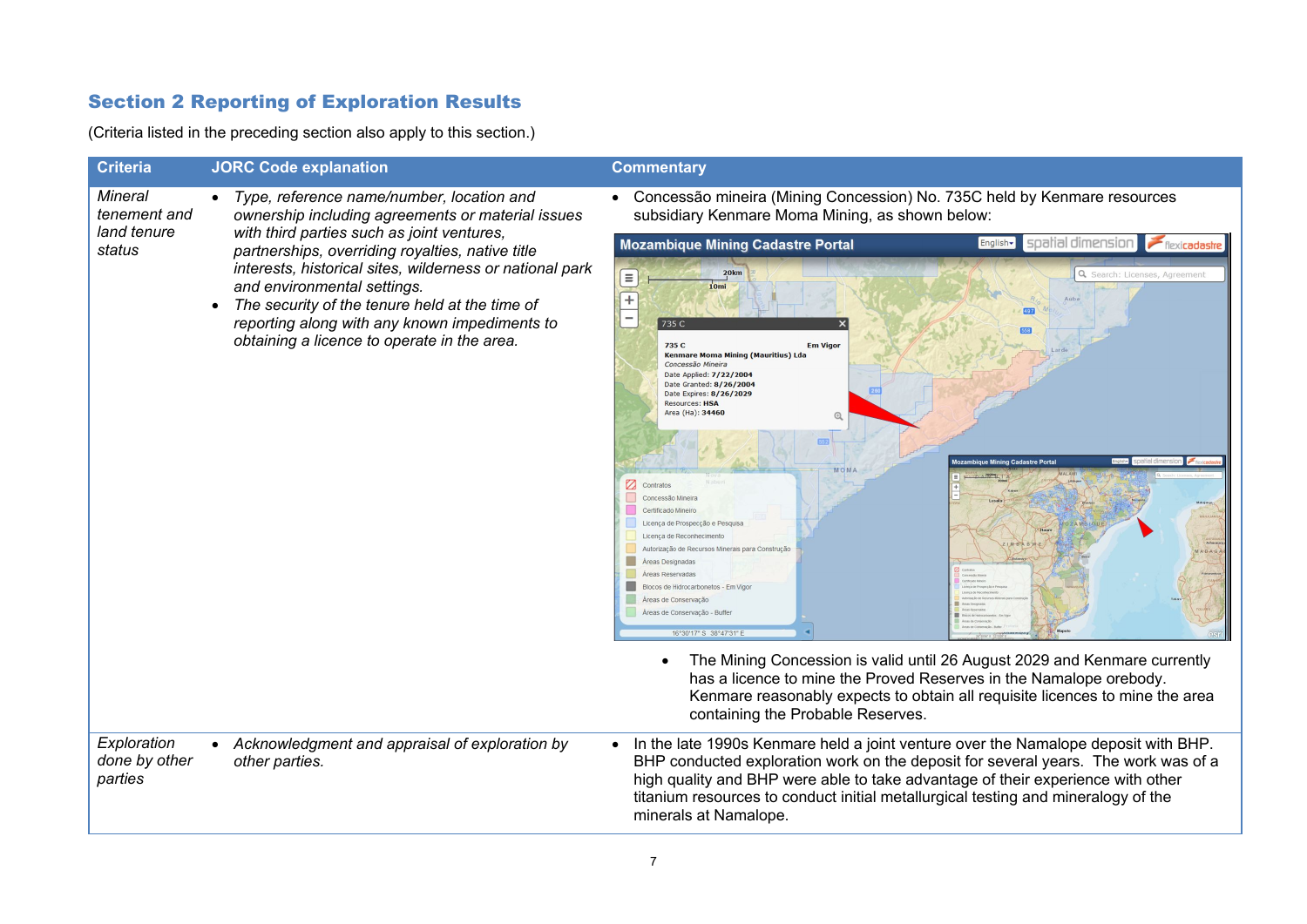| <b>Criteria</b>                  | <b>JORC Code explanation</b>                                                                                                                                       | <b>Commentary</b>                                                                                                                                                                                                                                                                                                                                                                                                                                                                                                                                                                                                                                                                                                                                                                                                                                                                                                                                                                                                                                                                                                                                       |
|----------------------------------|--------------------------------------------------------------------------------------------------------------------------------------------------------------------|---------------------------------------------------------------------------------------------------------------------------------------------------------------------------------------------------------------------------------------------------------------------------------------------------------------------------------------------------------------------------------------------------------------------------------------------------------------------------------------------------------------------------------------------------------------------------------------------------------------------------------------------------------------------------------------------------------------------------------------------------------------------------------------------------------------------------------------------------------------------------------------------------------------------------------------------------------------------------------------------------------------------------------------------------------------------------------------------------------------------------------------------------------|
| Geology                          | Deposit type, geological setting and style of<br>mineralisation.                                                                                                   | Mineralisation at Namalope is hosted in coastal, shallow marine sediments and dune<br>sands. Several phases of deposition are evident, with the main mineralised units<br>focussed around the north-eastern end of a major dune feature which has evidently<br>formed a trap for heavy minerals.                                                                                                                                                                                                                                                                                                                                                                                                                                                                                                                                                                                                                                                                                                                                                                                                                                                        |
|                                  |                                                                                                                                                                    | The earliest concentration of HM is in a very large dunal feature, approximately 50km<br>long, 10km wide and 100m high. This dune has been subjected to moderate weathering<br>and is now red-brown in colour and is generally known as the "Old Red Dune". Local<br>geology Units 2 and 3 are part of this formation. Erosion of this dune during a<br>transgression led to the deposition of "Unit 7", a shallow-marine sand now generally<br>found between elevations -2 and +6 mASL. Overlying much of Unit 7 is a clay layer<br>(Local Unit 81) probably deposited in estuarine conditions. This unit is overlain by<br>another shallow marine sand, local geology Unit 6, one of the major mineralised units at<br>Namalope. Most of Unit 6 exists as a flat layer extending NE of the NE end of the Old<br>Red Dune (Namalope Flats), with elevations ranging from about 6 to about 13 mASL.<br>The 'Nick Zone' is an area where Unit 6 and 7 laps onto of the Old Red Dune and both<br>units thicken significantly. Unit 1 is probably the youngest unit in the area. It is a clean<br>dune sand that lies over the Old Red Dune units (2 & 3). |
|                                  |                                                                                                                                                                    | Mineralisation from Units 1, 2, 6 and 7 form part of the Namalope Resource and<br>Reserves. Unit 81 is sometimes mined incidentally when dredging Units 6 & 7.                                                                                                                                                                                                                                                                                                                                                                                                                                                                                                                                                                                                                                                                                                                                                                                                                                                                                                                                                                                          |
|                                  |                                                                                                                                                                    | <b>High Dunes</b><br><b>Nick Zone</b><br><b>Namalope Flats</b>                                                                                                                                                                                                                                                                                                                                                                                                                                                                                                                                                                                                                                                                                                                                                                                                                                                                                                                                                                                                                                                                                          |
|                                  |                                                                                                                                                                    | Unit 1<br><b>Low Stimes</b><br><b>Highly variable</b><br><b>fellow Sand</b><br>deposit geometry ir<br><b>Nick Zone</b><br><b>Moderate Slimes Red Dune Sand</b><br>Unit 2<br><b>Mining Floor in High Dunes (approximately 26 m elevation)</b>                                                                                                                                                                                                                                                                                                                                                                                                                                                                                                                                                                                                                                                                                                                                                                                                                                                                                                            |
|                                  |                                                                                                                                                                    | <b>Mining Floor in Flats Zone</b><br>Unit 3<br><b>High Slimes Red Dune Sand</b><br>(0 to 6 m elevation)<br>Unit 6<br><b>Low Slimes Flats Sand</b><br>Moderate Slimes<br>Unit 7<br><b>Unit 81</b><br><b>Basement - Silty Unmineralised Sand &amp; Gravel</b><br>Clay                                                                                                                                                                                                                                                                                                                                                                                                                                                                                                                                                                                                                                                                                                                                                                                                                                                                                     |
| Drill hole<br><b>Information</b> | • A summary of all information material to the<br>understanding of the exploration results including a<br>tabulation of the following information for all Material | Delineation of heavy mineral deposits at Namalope requires many thousand shallow<br>$\bullet$<br>drillholes, most of them with moderate or low-grade intercepts. The information is best<br>presented in a plan view, where all the relevant information can be presented in a more                                                                                                                                                                                                                                                                                                                                                                                                                                                                                                                                                                                                                                                                                                                                                                                                                                                                     |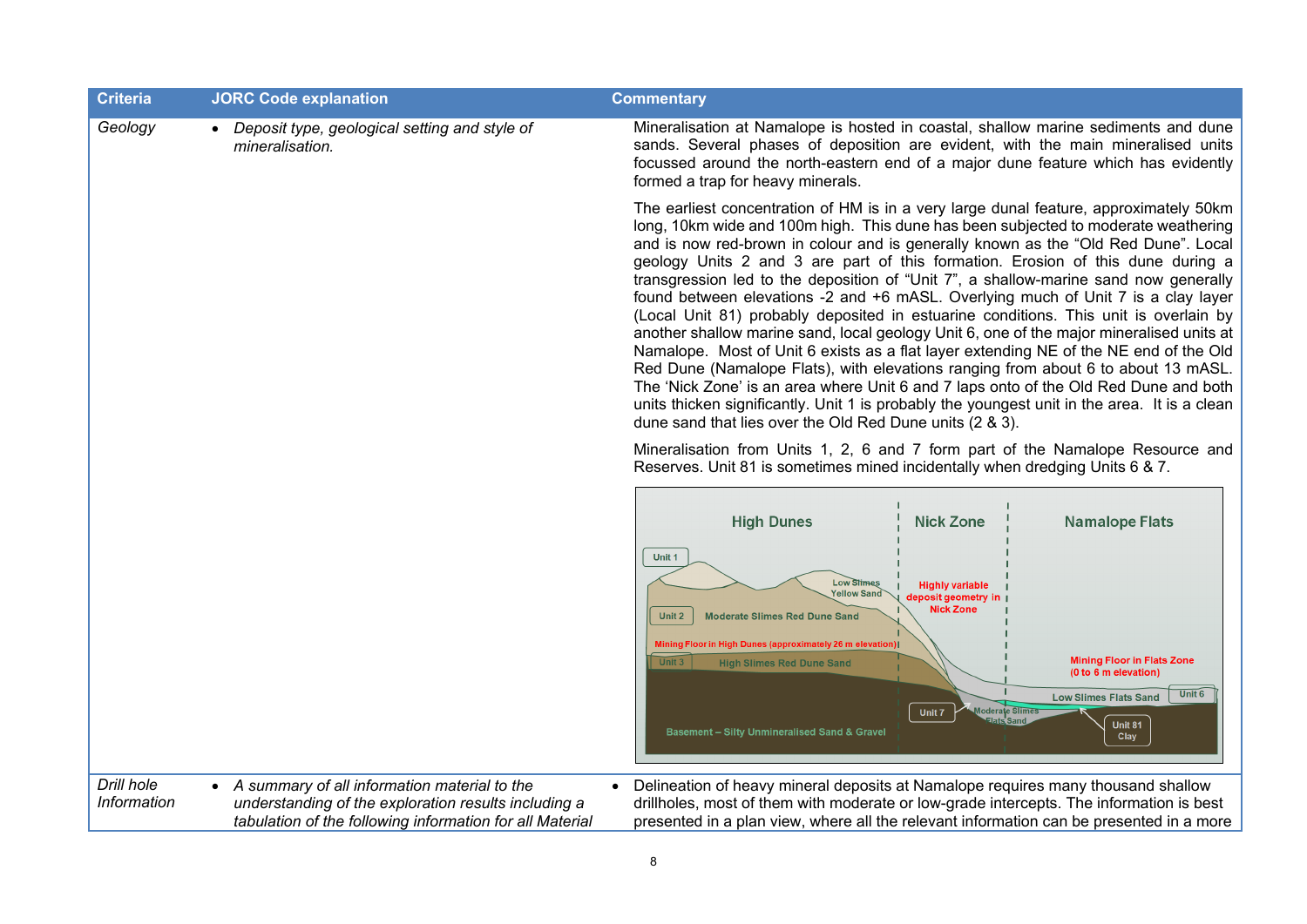| <b>Criteria</b> | <b>JORC Code explanation</b>                                                                                                                                                                                                                                                                                                                                                                                                                                                                                                                                        | <b>Commentary</b>                                                                                                                                                                                                                                                                                                                                                                                                                               |
|-----------------|---------------------------------------------------------------------------------------------------------------------------------------------------------------------------------------------------------------------------------------------------------------------------------------------------------------------------------------------------------------------------------------------------------------------------------------------------------------------------------------------------------------------------------------------------------------------|-------------------------------------------------------------------------------------------------------------------------------------------------------------------------------------------------------------------------------------------------------------------------------------------------------------------------------------------------------------------------------------------------------------------------------------------------|
|                 | drill holes:<br>$\circ$ easting and northing of the drill hole collar<br>$\circ$ elevation or RL (Reduced Level – elevation<br>above sea level in metres) of the drill hole collar<br>$\circ$ dip and azimuth of the hole<br>$\circ$ down hole length and interception depth<br>$\circ$ hole length.<br>If the exclusion of this information is justified on the<br>basis that the information is not Material and this<br>exclusion does not detract from the understanding<br>of the report, the Competent Person should clearly<br>explain why this is the case. | concise form - see drill plan below. The plan summarises the grade information as a<br>"metal factor", classified by grade x thickness. The grade is HM%, with a threshold at<br>2% HM (values below this are not included and would give a "0" value). The thickness<br>value is the total aggregate intercept in the drillhole exceeding the 2% threshold. Only<br>those depth intervals exceeding 2% HM are included in the thickness value. |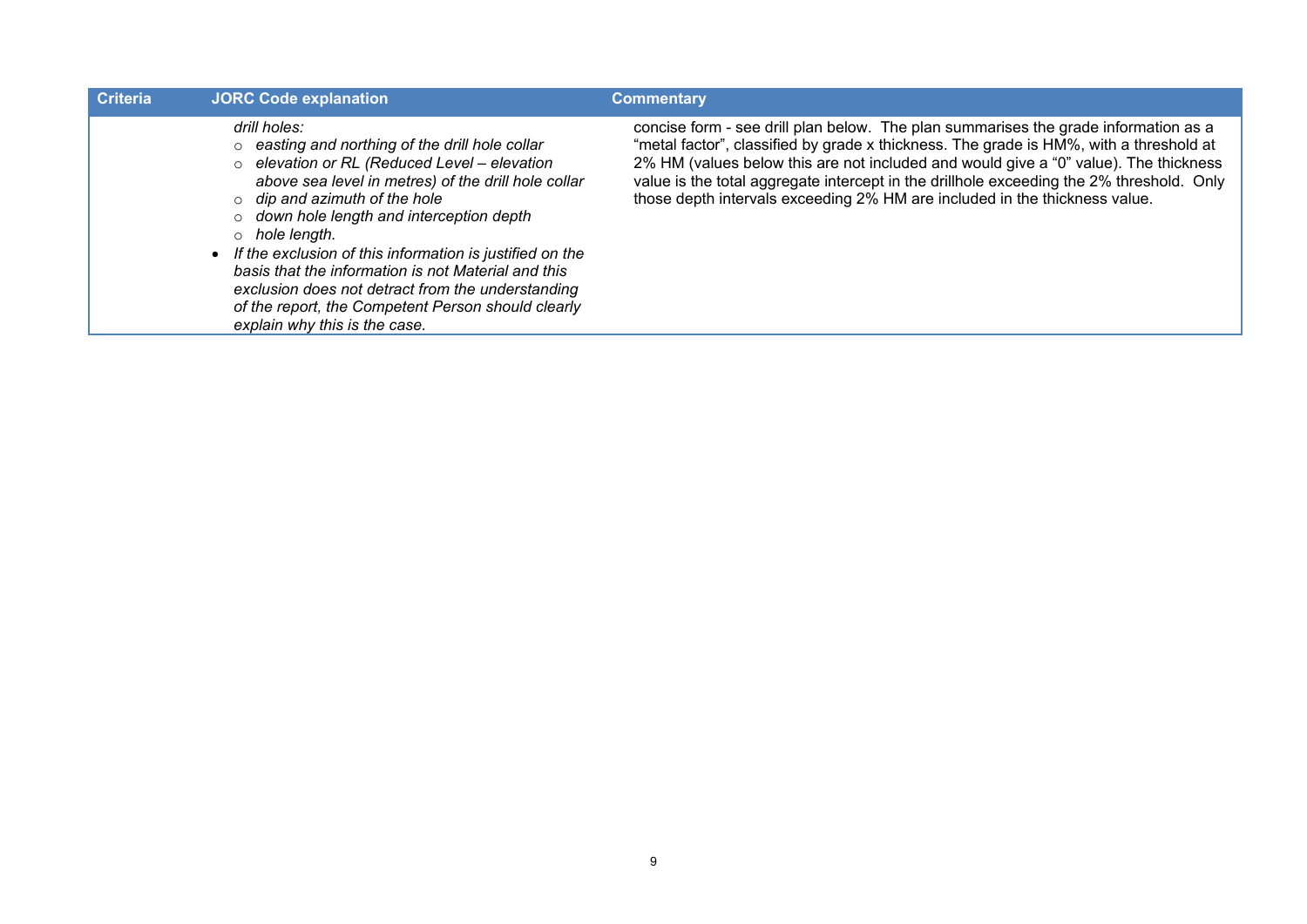

#### 10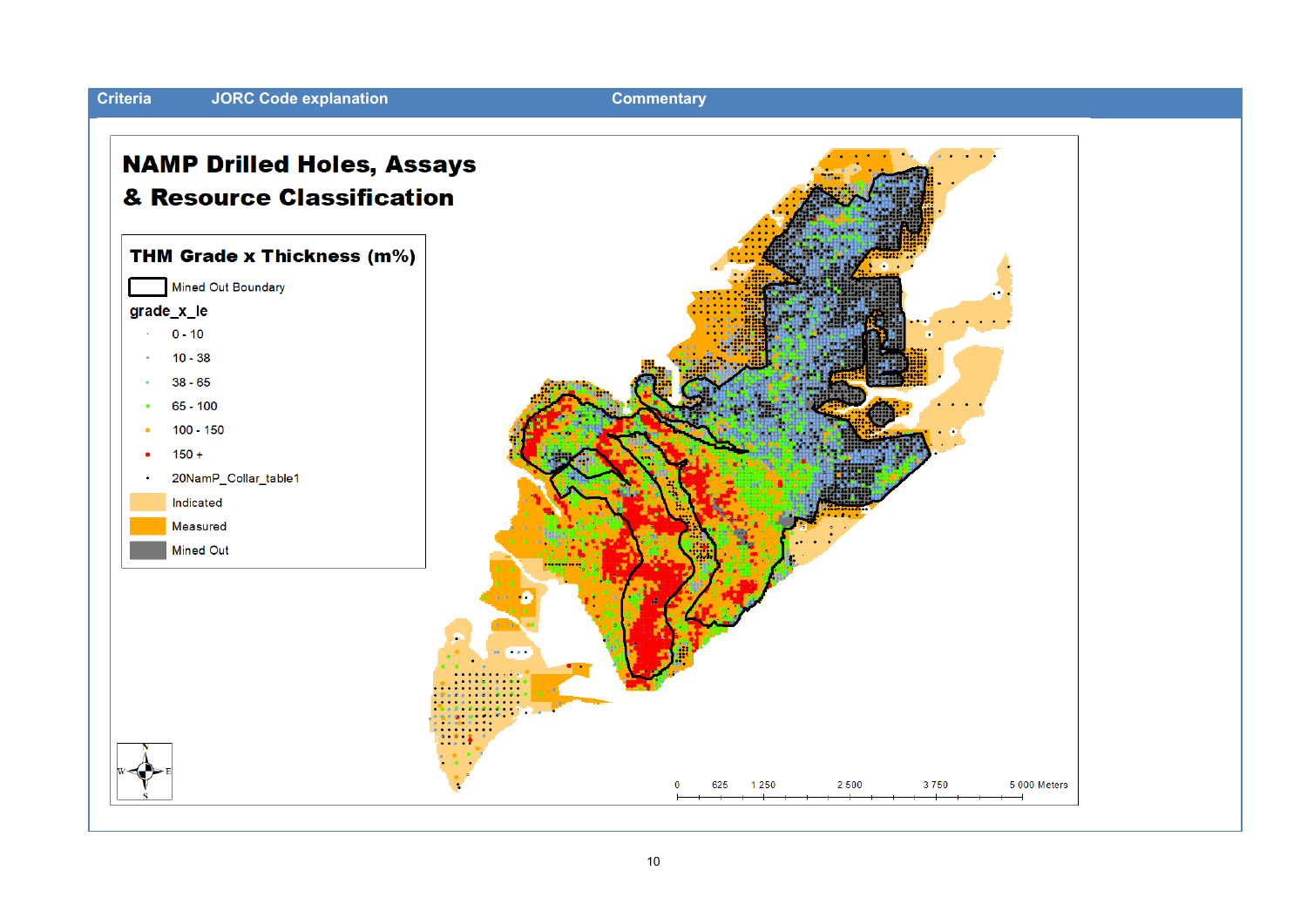| <b>Criteria</b>                                                                 | <b>JORC Code explanation</b>                                                                                                                                                                                                                                                                                                                                                                                                                                                                                                                                                                                            | <b>Commentary</b>                                                                                                                                   |
|---------------------------------------------------------------------------------|-------------------------------------------------------------------------------------------------------------------------------------------------------------------------------------------------------------------------------------------------------------------------------------------------------------------------------------------------------------------------------------------------------------------------------------------------------------------------------------------------------------------------------------------------------------------------------------------------------------------------|-----------------------------------------------------------------------------------------------------------------------------------------------------|
| Data<br>aggregation<br>methods                                                  | • In reporting Exploration Results, weighting<br>averaging techniques, maximum and/or minimum<br>grade truncations (eg cutting of high grades) and<br>cut-off grades are usually Material and should be<br>stated.<br>Where aggregate intercepts incorporate short<br>$\bullet$<br>lengths of high grade results and longer lengths of<br>low grade results, the procedure used for such<br>aggregation should be stated and some typical<br>examples of such aggregations should be shown in<br>detail.<br>The assumptions used for any reporting of metal<br>$\bullet$<br>equivalent values should be clearly stated. | • No exploration results have been reported for this deposit.                                                                                       |
| Relationship<br>between<br>mineralisation<br>widths and<br>intercept<br>lengths | • These relationships are particularly important in the<br>reporting of Exploration Results.<br>If the geometry of the mineralisation with respect to<br>$\bullet$<br>the drill hole angle is known, its nature should be<br>reported.<br>• If it is not known and only the down hole lengths are<br>reported, there should be a clear statement to this<br>effect (eg 'down hole length, true width not known').                                                                                                                                                                                                       | • The drillholes are vertical and the mineralisation is generally sub-horizontal.                                                                   |
| <b>Diagrams</b>                                                                 | • Appropriate maps and sections (with scales) and<br>tabulations of intercepts should be included for any<br>significant discovery being reported These should<br>include, but not be limited to a plan view of drill hole<br>collar locations and appropriate sectional views.                                                                                                                                                                                                                                                                                                                                         | See drillhole plan and schematic sections above.                                                                                                    |
| <b>Balanced</b><br>reporting                                                    | Where comprehensive reporting of all Exploration<br>Results is not practicable, representative reporting<br>of both low and high grades and/or widths should be<br>practiced to avoid misleading reporting of<br><b>Exploration Results.</b>                                                                                                                                                                                                                                                                                                                                                                            | This resource has only been reported as an Indicated or Measured Resource, where<br>$\bullet$<br>the modelling process has averaged the grade data. |
| Other<br>substantive<br>exploration<br>data                                     | Other exploration data, if meaningful and material,<br>should be reported including (but not limited to):<br>geological observations; geophysical survey results;<br>geochemical survey results; bulk samples - size<br>and method of treatment; metallurgical test results;<br>bulk density, groundwater, geotechnical and rock<br>characteristics; potential deleterious or<br>contaminating substances.                                                                                                                                                                                                              | • There is no other relevant exploration data for this area.                                                                                        |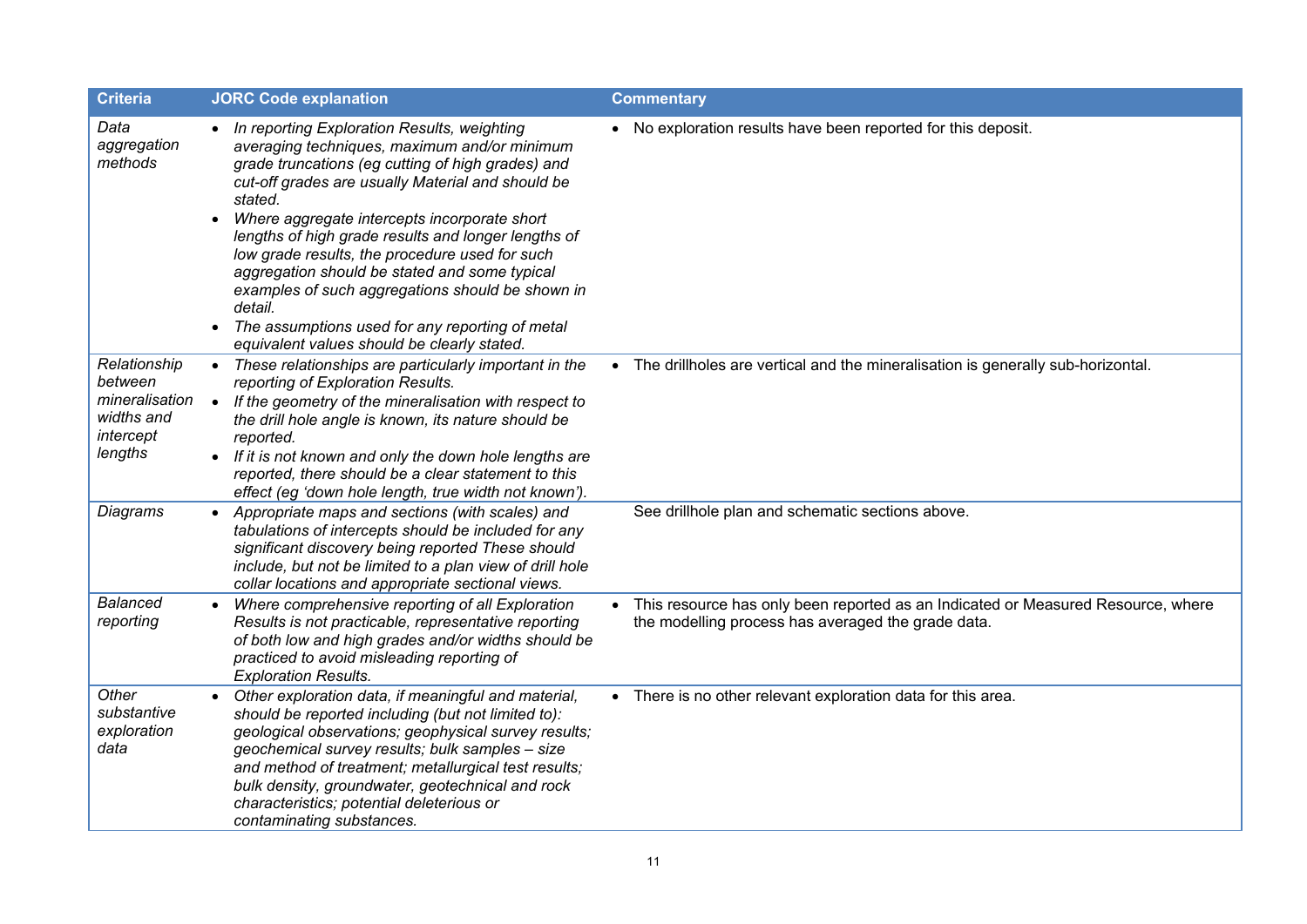| <b>Criteria</b>     | <b>JORC Code explanation</b>                                                                                                                                                                                                                                                                                                                               | <b>Commentary</b>                                                                                                                                                                                                                                                                                                                                                                                                                                                                                      |
|---------------------|------------------------------------------------------------------------------------------------------------------------------------------------------------------------------------------------------------------------------------------------------------------------------------------------------------------------------------------------------------|--------------------------------------------------------------------------------------------------------------------------------------------------------------------------------------------------------------------------------------------------------------------------------------------------------------------------------------------------------------------------------------------------------------------------------------------------------------------------------------------------------|
| <b>Further work</b> | The nature and scale of planned further work (e.g.<br>tests for lateral extensions or depth extensions or<br>large-scale step-out drilling).<br>Diagrams clearly highlighting the areas of possible<br>extensions, including the main geological<br>interpretations and future drilling areas, provided<br>this information is not commercially sensitive. | Detailed drilling at 50mx50m will continue to sample the areas 3-5 years ahead of<br>mining. The Indicated Resource / Probable Reserve will progressively be converted to<br>Measured Resource / Proved Reserve.<br>The resource is limited in lateral extent to the north, south and east because the<br>mineralised geology units do not occur further in those directions. Mineralisation does<br>extend to the west, but in that direction, it becomes part of the neighbouring Nataka<br>Deposit. |

## Section 3 Estimation and Reporting of Mineral Resources

(Criteria listed in section 1, and where relevant in section 2, also apply to this section.)

| <b>Criteria</b>              | <b>JORC Code explanation</b>                                                                                                                                                                             | <b>Commentary</b>                                                                                                                                                                                                                                                                                                                                                                                                                                                                          |
|------------------------------|----------------------------------------------------------------------------------------------------------------------------------------------------------------------------------------------------------|--------------------------------------------------------------------------------------------------------------------------------------------------------------------------------------------------------------------------------------------------------------------------------------------------------------------------------------------------------------------------------------------------------------------------------------------------------------------------------------------|
| Database<br>integrity        | Measures taken to ensure that data has not been<br>corrupted by, for example, transcription or keying<br>errors, between its initial collection and its use for<br>Mineral Resource estimation purposes. | The primary measure to avoid data corruption is the input and storage of all sample data<br>in a relational database. Checks are made on all data input into the database to ensure<br>data integrity. The final check is the visual presentation of the new data in cross section,<br>where geologists confirm that the information matches the expected results for the unit<br>and location, the logged data, and is consistent with previously generated information for<br>that area. |
|                              | Data validation procedures used.                                                                                                                                                                         | Database integrity rules for all input data & visual checking of new data in cross section.                                                                                                                                                                                                                                                                                                                                                                                                |
| Site visits                  | Comment on any site visits undertaken by the<br>Competent Person and the outcome of those<br>visits.<br>If no site visits have been undertaken indicate why<br>this is the case.                         | The Competent Person is currently a full-time employee of Kenmare Resources.<br>$\bullet$                                                                                                                                                                                                                                                                                                                                                                                                  |
| Geological<br>interpretation | Confidence in (or conversely, the uncertainty of)<br>the geological interpretation of the mineral deposit.                                                                                               | The resource model is fundamentally based on the geology interpretation. Each unit<br>making up the model is modelled separately.<br>The geology units are generally easy to distinguish based on their position in the profile,<br>and the geology. There are narrow zones where two adjacent wind-blown units might be<br>mixed, but in these cases, the geological boundary is not important to modelling.                                                                              |
|                              | Nature of the data used and of any assumptions<br>made.                                                                                                                                                  | The geology data is used, including elevation, lithology, clay content, colour, HM content<br>and oversize content.<br>Variogram data is used to set the parameters for HM and Slime estimation in the different<br>units.                                                                                                                                                                                                                                                                 |
|                              | The effect, if any, of alternative interpretations on<br>$\bullet$<br>Mineral Resource estimation.                                                                                                       | The drill data is relatively closely spaced and so alternative interpretations have little effect<br>$\bullet$                                                                                                                                                                                                                                                                                                                                                                             |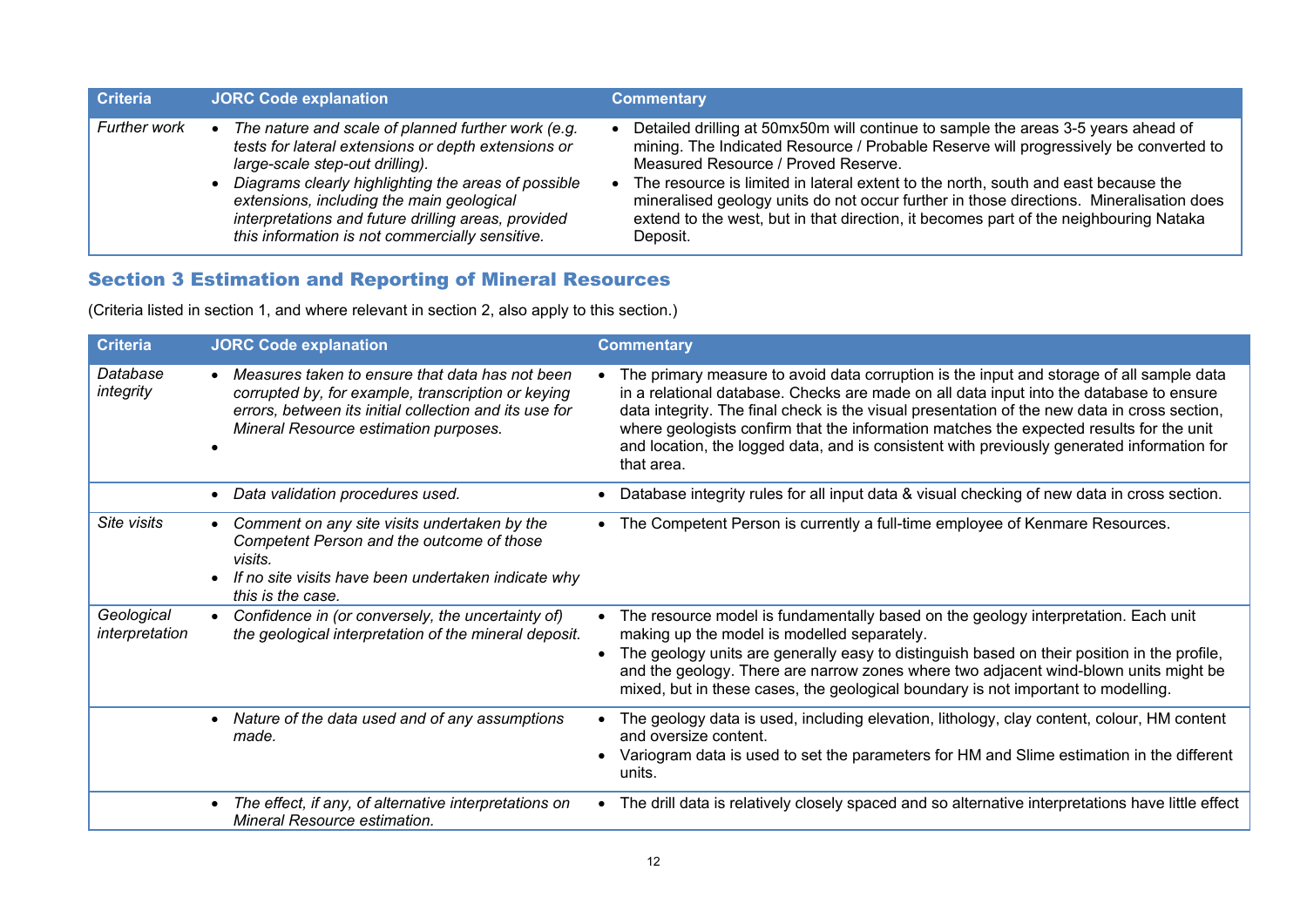| The geology model is used as the over-riding control in the resource estimation. Each                                                                                                                                                                                                                                                                                                                                                                 |                                                                                           |
|-------------------------------------------------------------------------------------------------------------------------------------------------------------------------------------------------------------------------------------------------------------------------------------------------------------------------------------------------------------------------------------------------------------------------------------------------------|-------------------------------------------------------------------------------------------|
|                                                                                                                                                                                                                                                                                                                                                                                                                                                       |                                                                                           |
|                                                                                                                                                                                                                                                                                                                                                                                                                                                       |                                                                                           |
| dunes near an active shoreline. The strike direction of the beach is the main factor<br>affecting grade continuity of the beach sands. For sands deposited in a shallow marine<br>environment, the grade is disseminated more as a sheet, rather than a linear deposit. In<br>both cases, elevation is very important because sands deposited at the same time will<br>For the dune sands, grade is more disseminated and less governed by elevation. | The mineralisation was deposited in either shallow marine / beach environment, or in sand |
| Mineralisation extends for 12.3km in a NE-SW direction. At its widest, the deposit extends<br>4.3 km across. Mineralisation extends from about -2 mASL up to 92 mASL.                                                                                                                                                                                                                                                                                 |                                                                                           |
| The key assumptions are that the grade is continuous within the ellipsoid used to select<br>samples. Ranges for the x,y and z directions are determined using variography.<br>The OK model estimates grades in blocks using variances, weighted distances and<br>Ordinary Kriging Interpolation Factors for NAMP geology block model for HM and Slimes.                                                                                               |                                                                                           |
| <b>MIN</b><br><b>NUMBER OF</b><br><b>POINTS</b>                                                                                                                                                                                                                                                                                                                                                                                                       | <b>MAX</b><br><b>NUMBER OF</b><br><b>POINTS</b>                                           |
| 1                                                                                                                                                                                                                                                                                                                                                                                                                                                     | 20                                                                                        |
| $\mathbf{1}$                                                                                                                                                                                                                                                                                                                                                                                                                                          | 20                                                                                        |
| $\mathbf{1}$                                                                                                                                                                                                                                                                                                                                                                                                                                          | 20                                                                                        |
| $\mathbf{1}$                                                                                                                                                                                                                                                                                                                                                                                                                                          | 20                                                                                        |
| $\mathbf{1}$                                                                                                                                                                                                                                                                                                                                                                                                                                          | 20                                                                                        |
| $\mathbf{1}$                                                                                                                                                                                                                                                                                                                                                                                                                                          | 20                                                                                        |
|                                                                                                                                                                                                                                                                                                                                                                                                                                                       | The current resource model is a block model where the block estimates have been           |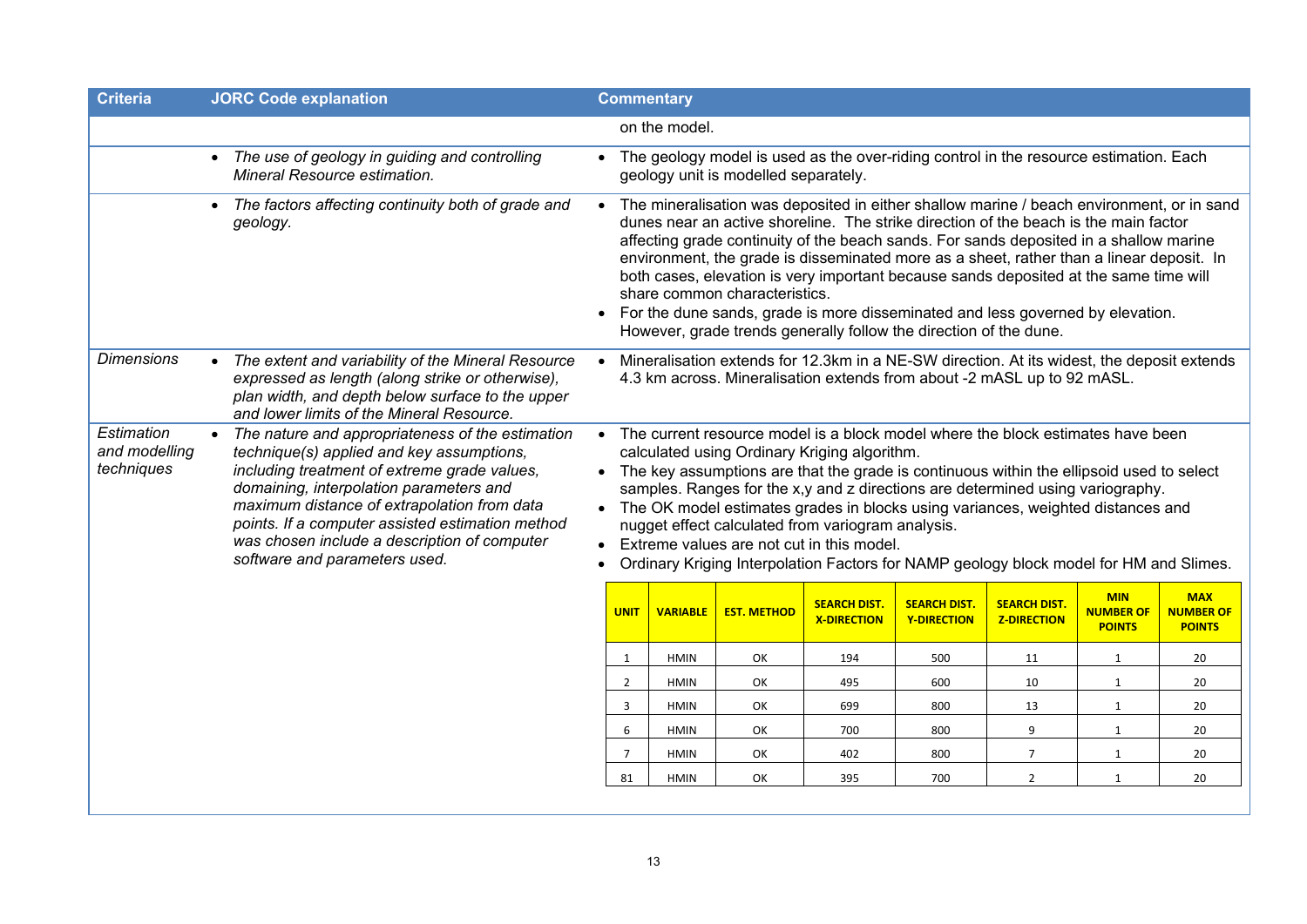| ำriteria∶ |  |  |  | <b>JORC Code explanatior</b> |
|-----------|--|--|--|------------------------------|
|-----------|--|--|--|------------------------------|

**Commentary** 

|                                                                                                                                                                                                                               | <b>UNIT</b>    | <b>VARIABLE</b>       | EST.<br><b>METHOD</b>                | <b>SEARCH DIST.</b><br><b>X-DIRECTION</b>                                                                                                                                                                                                                                                                                                                                                                                     | <b>SEARCH DIST.</b><br>Y-DIRECTION | <b>SEARCH DIST.</b><br><b>Z-DIRECTION</b> | <b>MIN</b><br><b>NUMBER OF</b><br><b>POINTS</b> | <b>MAX</b><br><b>NUMBER</b><br><b>OF POINTS</b> |
|-------------------------------------------------------------------------------------------------------------------------------------------------------------------------------------------------------------------------------|----------------|-----------------------|--------------------------------------|-------------------------------------------------------------------------------------------------------------------------------------------------------------------------------------------------------------------------------------------------------------------------------------------------------------------------------------------------------------------------------------------------------------------------------|------------------------------------|-------------------------------------------|-------------------------------------------------|-------------------------------------------------|
|                                                                                                                                                                                                                               | $\mathbf{1}$   | <b>SLIME</b>          | OK                                   | 291                                                                                                                                                                                                                                                                                                                                                                                                                           | 750                                | 15                                        | $\mathbf{1}$                                    | 20                                              |
|                                                                                                                                                                                                                               | $\overline{2}$ | <b>SLIME</b>          | OK                                   | 496                                                                                                                                                                                                                                                                                                                                                                                                                           | 1500                               | 9                                         | $\mathbf{1}$                                    | 20                                              |
|                                                                                                                                                                                                                               | 3              | <b>SLIME</b>          | OK                                   | 596                                                                                                                                                                                                                                                                                                                                                                                                                           | 750                                | 8                                         | $\mathbf{1}$                                    | 20                                              |
|                                                                                                                                                                                                                               | 6              | <b>SLIME</b>          | OK                                   | 503                                                                                                                                                                                                                                                                                                                                                                                                                           | 1500                               | 6                                         | $\mathbf{1}$                                    | 20                                              |
|                                                                                                                                                                                                                               | $\overline{7}$ | <b>SLIME</b>          | OK                                   | 696                                                                                                                                                                                                                                                                                                                                                                                                                           | 750                                | 8                                         | 1                                               | 20                                              |
|                                                                                                                                                                                                                               | 81             | <b>SLIME</b>          | OK                                   | 200                                                                                                                                                                                                                                                                                                                                                                                                                           | 1500                               | 3                                         | $\mathbf{1}$                                    | 20                                              |
| • The availability of check estimates, previous<br>estimates and/or mine production records and<br>whether the Mineral Resource estimate takes<br>appropriate account of such data.                                           |                | production estimates. |                                      | • There have been numerous previous estimations with the latest estimation a year ago as<br>there has not been recent drilling to materially affect this last estimation. Each revision to<br>the model is verified against the previous version.<br>Every month the geology model is reconciled against on-going production. This<br>information is used to assess the accuracy of the model, as well as the accuracy of the |                                    |                                           |                                                 |                                                 |
| The assumptions made regarding recovery of by-<br>products.                                                                                                                                                                   |                |                       |                                      | The main products are ilmenite, zircon and rutile. None of these are regarded as "by-<br>products". No other minerals are considered as potential by-products in this estimate.<br>However, other trash minerals from the Mineral Separation Plant processing are<br>concentrated (known as Mineral Sand Concentrates) and evaluated for economic value.                                                                      |                                    |                                           |                                                 |                                                 |
| Estimation of deleterious elements or other non-<br>$\bullet$<br>grade variables of economic significance (eg<br>sulphur for acid mine drainage characterisation).                                                            |                | material.             |                                      | Ilmenite TiO <sub>2</sub> quality is estimated during the mineralogy determination. Problematic trash<br>minerals such as kyanite, chromite, and monazite are estimated. None of the materials<br>mined at Namalope contain sulphides or would qualify as "Potentially Acid Forming"                                                                                                                                          |                                    |                                           |                                                 |                                                 |
| In the case of block model interpolation, the block<br>$\bullet$<br>size in relation to the average sample spacing and<br>the search employed.<br>Any assumptions behind modelling of selective<br>mining units.<br>$\bullet$ | $\bullet$      |                       | appropriate for this type of mining. | The block model uses 25m x 25m x 1m block size. These are half the size of the drill<br>spacing $(x,y)$ , but have the same size as the drill samples in the z direction.<br>Most of the ore mined at Namalope is dredged and the dredges typically sweep a channel<br>40m wide at the base (for Pond A dredges). The drill spacing and block sizes are                                                                       |                                    |                                           |                                                 |                                                 |
| Any assumptions about correlation between<br>$\bullet$<br>variables.                                                                                                                                                          | $\bullet$      |                       |                                      | The mineralogy is determined on a HM basis (e.g. an ilmenite content of 80% of the HM),<br>and then multiplied by the HM content to obtain the in-situ estimate for each of the<br>minerals. The mineralogy is much less variable than the HM content and so this is an<br>appropriate way of determining in-situ estimates for each of the different minerals.                                                               |                                    |                                           |                                                 |                                                 |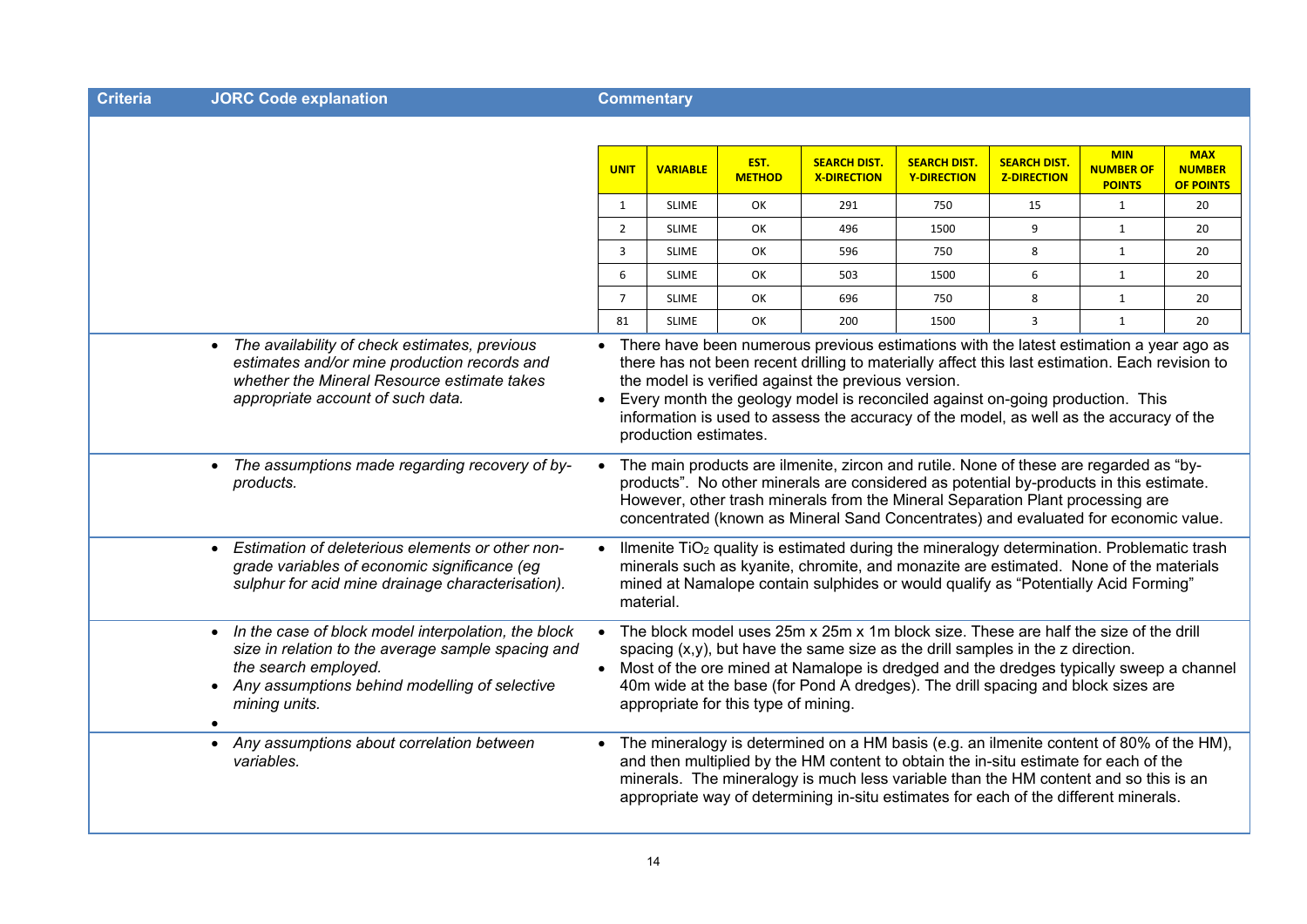| <b>Criteria</b>                     | <b>JORC Code explanation</b>                                                                                                                                                                                                                                                                                                                                                                                                                                                                                                                                                                     | <b>Commentary</b>                                                                                                                                                                                                                                                                                                                                                                                                                                                                                                                                                                |
|-------------------------------------|--------------------------------------------------------------------------------------------------------------------------------------------------------------------------------------------------------------------------------------------------------------------------------------------------------------------------------------------------------------------------------------------------------------------------------------------------------------------------------------------------------------------------------------------------------------------------------------------------|----------------------------------------------------------------------------------------------------------------------------------------------------------------------------------------------------------------------------------------------------------------------------------------------------------------------------------------------------------------------------------------------------------------------------------------------------------------------------------------------------------------------------------------------------------------------------------|
|                                     | • Description of how the geological interpretation<br>was used to control the resource estimates.                                                                                                                                                                                                                                                                                                                                                                                                                                                                                                | • Block modelling is constrained within the geology unit – including using only the sample<br>values from that unit, and the variogram range parameters specific to that unit.                                                                                                                                                                                                                                                                                                                                                                                                   |
|                                     | Discussion of basis for using or not using grade<br>$\bullet$<br>cutting or capping.                                                                                                                                                                                                                                                                                                                                                                                                                                                                                                             | • The samples are not capped in order to have all mineralogical grades influencing the<br>estimation process. In general capping is not necessary for this type of deposit as grades<br>are not significantly variable and volume-variance is low.                                                                                                                                                                                                                                                                                                                               |
|                                     | The process of validation, the checking process<br>$\bullet$<br>used, the comparison of model data to drill hole<br>data, and use of reconciliation data if available.                                                                                                                                                                                                                                                                                                                                                                                                                           | • The block model is aggregated vertically into a two-dimensional display and the results<br>compared with the previous version of the model.<br>• The block model is aggregated vertically into a two-dimensional display and the resulting<br>grades are compared to the drill samples.<br>• Every month the mine production is compared against the geological model. In 2020 the<br>geological model under-stated the grade measured on the plant by 4.2%.<br>• SWATH analysis comparing drill hole data and resource model data is undertaken for all<br>lithological units |
| Moisture                            | Whether the tonnages are estimated on a dry<br>basis or with natural moisture, and the method of<br>determination of the moisture content.                                                                                                                                                                                                                                                                                                                                                                                                                                                       | • Tonnages are estimated dry.                                                                                                                                                                                                                                                                                                                                                                                                                                                                                                                                                    |
| Cut-off<br>parameters               | The basis of the adopted cut-off grade(s) or quality<br>$\bullet$<br>parameters applied.                                                                                                                                                                                                                                                                                                                                                                                                                                                                                                         | All drilled values within the mineralized zone were included in the model, and only those<br>$\bullet$<br>zones that averaged 2% HM or above were included in the resource estimate.<br>Cut-off grades are calculated using applicable contract prices under KMPL's existing<br>$\bullet$<br>contracts and current operating costs. The marginal economic cut-off grade is actually<br>1.4% HM, but within the mineralised units, there is very little material which is below 2%<br>and this is used to balance with MSP production.                                            |
| Mining factors<br>or<br>assumptions | Assumptions made regarding possible mining<br>$\bullet$<br>methods, minimum mining dimensions and<br>internal (or, if applicable, external) mining dilution.<br>It is always necessary as part of the process of<br>determining reasonable prospects for eventual<br>economic extraction to consider potential mining<br>methods, but the assumptions made regarding<br>mining methods and parameters when estimating<br>Mineral Resources may not always be rigorous.<br>Where this is the case, this should be reported<br>with an explanation of the basis of the mining<br>assumptions made. | The resource is considered as either dredge feed or dry mining feed. For dredge mining<br>the ore must be greater than 5m thick and typically be wider than 180m. Of course,<br>dredge mining must proceed continuously so all of the ore zones must be connected,<br>unless a channel is to be constructed or road transportation. For Dry Mining, the<br>mineralisation can be any depth or width provided it doesn't extend far below the water<br>table. For Dredging and Dry Mining, the ore should be uncemented and low in slimes<br>(typically less than 15% slimes).    |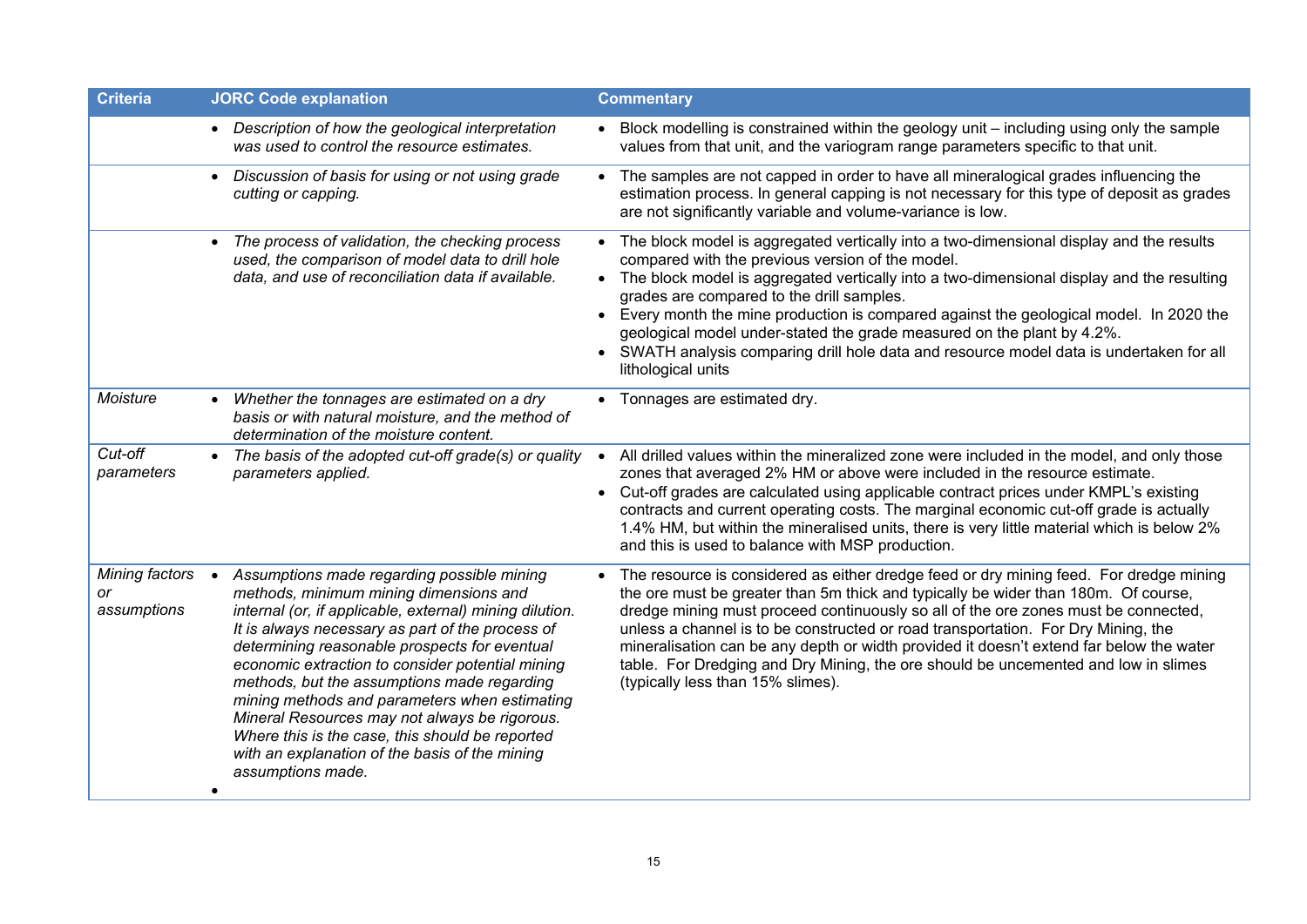| <b>Criteria</b>                              | <b>JORC Code explanation</b>                                                                                                                                                                                                                                                                                                                                                                                                                                                                                                                                                                                                                                                                                           | <b>Commentary</b>                                                                                                                                                                                                                                                                                                                                                                                                                                                                                                                                                                                                                                                                                                                                                                                                   |
|----------------------------------------------|------------------------------------------------------------------------------------------------------------------------------------------------------------------------------------------------------------------------------------------------------------------------------------------------------------------------------------------------------------------------------------------------------------------------------------------------------------------------------------------------------------------------------------------------------------------------------------------------------------------------------------------------------------------------------------------------------------------------|---------------------------------------------------------------------------------------------------------------------------------------------------------------------------------------------------------------------------------------------------------------------------------------------------------------------------------------------------------------------------------------------------------------------------------------------------------------------------------------------------------------------------------------------------------------------------------------------------------------------------------------------------------------------------------------------------------------------------------------------------------------------------------------------------------------------|
| Metallurgical<br>factors or<br>assumptions   | • The basis for assumptions or predictions<br>regarding metallurgical amenability. It is always<br>necessary as part of the process of determining<br>reasonable prospects for eventual economic<br>extraction to consider potential metallurgical<br>methods, but the assumptions regarding<br>metallurgical treatment processes and parameters<br>made when reporting Mineral Resources may not<br>always be rigorous. Where this is the case, this<br>should be reported with an explanation of the<br>basis of the metallurgical assumptions made.                                                                                                                                                                 | • Metallurgical recovery is well understood because it is an operating mine. Spiral recovery<br>in the Wet Concentrator Plant is 90% for ilmenite, rutile and zircon. In the Mineral<br>Separation Plant, ilmenite recovery is 91%, zircon is 61% and rutile is 41%.                                                                                                                                                                                                                                                                                                                                                                                                                                                                                                                                                |
| Environmen-<br>tal factors or<br>assumptions | Assumptions made regarding possible waste and<br>process residue disposal options. It is always<br>necessary as part of the process of determining<br>reasonable prospects for eventual economic<br>extraction to consider the potential environmental<br>impacts of the mining and processing operation.<br>While at this stage the determination of potential<br>environmental impacts, particularly for a<br>Greenfields project, may not always be well<br>advanced, the status of early consideration of<br>these potential environmental impacts should be<br>reported. Where these aspects have not been<br>considered this should be reported with an<br>explanation of the environmental assumptions<br>made. | • Tailings sand from the Wet Concentrator plant are deposited immediately behind the<br>dredges. Slimes which build up at times in the dredging ponds may be pumped to drying<br>cells within the tailings areas. Mineral Separation Plant tailings are mixed in with the mine<br>sand tailings.<br>The local vegetation environment generally consists of scrubby regrowth after sward-type<br>$\bullet$<br>agriculture practices. Topsoil stripped from in front of the mining operations will be placed<br>on the dry tailings sand behind the mine and then regrowth encouraged from the natural<br>seed bank in the soil.                                                                                                                                                                                      |
| <b>Bulk density</b>                          | Whether assumed or determined. If assumed, the<br>$\bullet$<br>basis for the assumptions. If determined, the<br>method used, whether wet or dry, the frequency of<br>the measurements, the nature, size and<br>representativeness of the samples.<br>The bulk density for bulk material must have been<br>$\bullet$<br>measured by methods that adequately account for<br>void spaces (vugs, porosity, etc), moisture and<br>differences between rock and alteration zones<br>within the deposit.<br>Discuss assumptions for bulk density estimates<br>used in the evaluation process of the different<br>materials.                                                                                                   | • An assumed bulk density of 1.7 t/m3 is used for the block model. During feasibility study<br>work there were many samples taken which gave average density values of about 1.6<br>t/m3. However, these samples were generally taken from the top few metres of the profile.<br>During the first year of production, the tonnes mined by the dredges were reconciled to<br>early geology models that used a density of 1.6. Both the measured feed tonnage and the<br>HM production levels indicated that the ore density was higher than 1.6, and close to 1.7.<br>This more closely accords with density measurements taken for Unit 2 and Unit 7.<br>Therefore, since that time the models have used an assumed density of 1.7 and there<br>have been no further problems with tonnage estimation of the model. |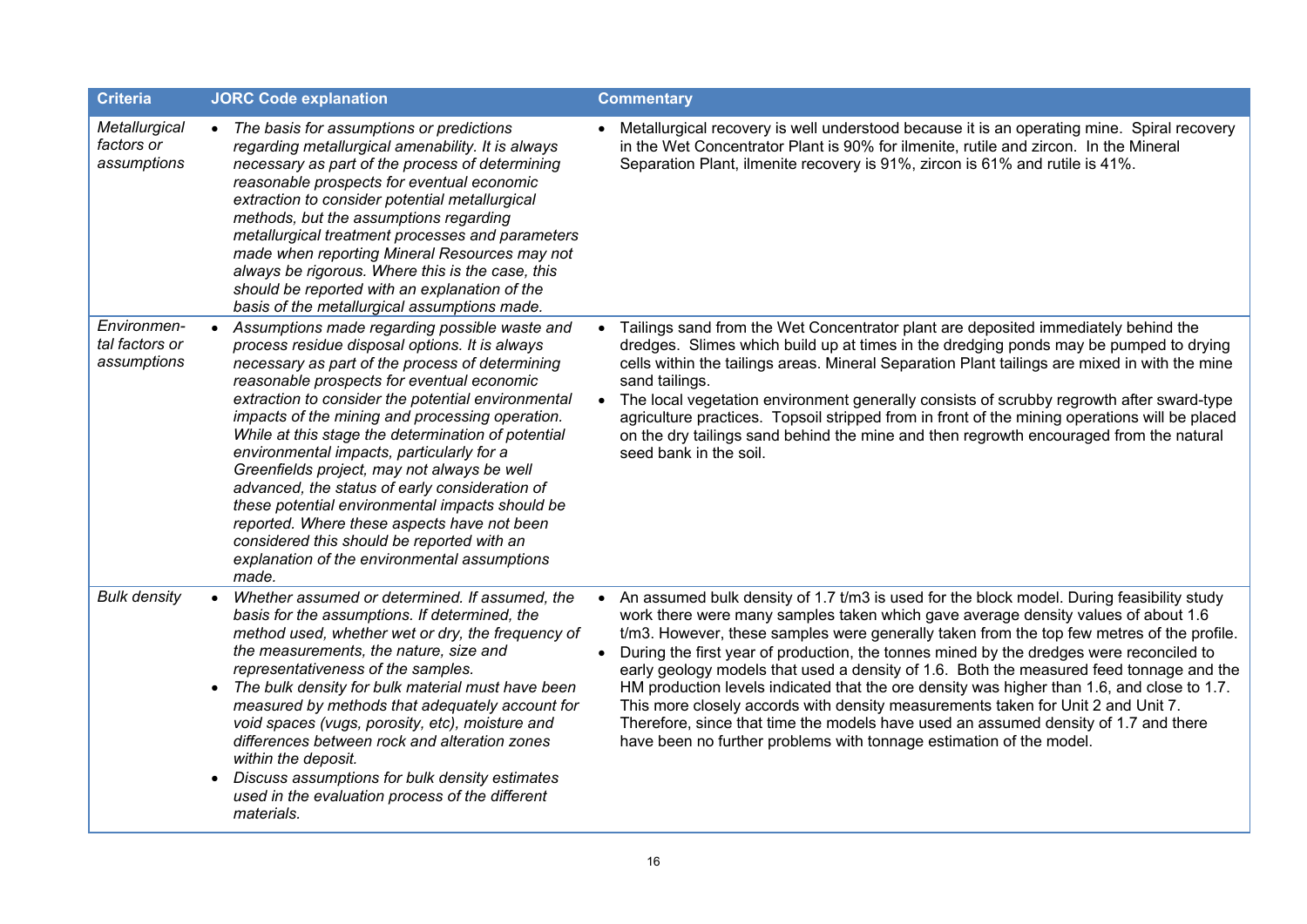| <b>Criteria</b>                                      | <b>JORC Code explanation</b>                                                                                                                                                                                                                                                                                                                                                                                                                                                                                                                                                                                                                                                                                                                                                                                                                                                                                                                                                                | <b>Commentary</b>                                                                                                                                                                                                                                                                                                                                                                                                                                                                                                                                                                                                                                                                                                                                                                                                                                                                                                                                                                                                                                                                                                                                                                                                                                                                                                                                                                                   |
|------------------------------------------------------|---------------------------------------------------------------------------------------------------------------------------------------------------------------------------------------------------------------------------------------------------------------------------------------------------------------------------------------------------------------------------------------------------------------------------------------------------------------------------------------------------------------------------------------------------------------------------------------------------------------------------------------------------------------------------------------------------------------------------------------------------------------------------------------------------------------------------------------------------------------------------------------------------------------------------------------------------------------------------------------------|-----------------------------------------------------------------------------------------------------------------------------------------------------------------------------------------------------------------------------------------------------------------------------------------------------------------------------------------------------------------------------------------------------------------------------------------------------------------------------------------------------------------------------------------------------------------------------------------------------------------------------------------------------------------------------------------------------------------------------------------------------------------------------------------------------------------------------------------------------------------------------------------------------------------------------------------------------------------------------------------------------------------------------------------------------------------------------------------------------------------------------------------------------------------------------------------------------------------------------------------------------------------------------------------------------------------------------------------------------------------------------------------------------|
|                                                      |                                                                                                                                                                                                                                                                                                                                                                                                                                                                                                                                                                                                                                                                                                                                                                                                                                                                                                                                                                                             |                                                                                                                                                                                                                                                                                                                                                                                                                                                                                                                                                                                                                                                                                                                                                                                                                                                                                                                                                                                                                                                                                                                                                                                                                                                                                                                                                                                                     |
| Classification                                       | The basis for the classification of the Mineral<br>$\bullet$<br>Resources into varying confidence categories.<br>Whether appropriate account has been taken of all<br>relevant factors (i.e. relative confidence in<br>tonnage/grade estimations, reliability of input data,<br>confidence in continuity of geology and metal<br>values, quality, quantity and distribution of the<br>data).<br>Whether the result appropriately reflects the<br>Competent Person's view of the deposit.                                                                                                                                                                                                                                                                                                                                                                                                                                                                                                    | • The Namalope deposit is divided into Measured and Indicated resources principally on the<br>basis of the drilling spacing. Areas drilled at a coarser density than 200mx200m are<br>classified as Indicated. Most of the Measured Resource has in fact been drilled at<br>50mx50m spacing.<br>In the view of the Competent Person, all of the relevant factors have been considered in<br>$\bullet$<br>making the classification.<br>• The current classification reflects the view of the Competent Person.                                                                                                                                                                                                                                                                                                                                                                                                                                                                                                                                                                                                                                                                                                                                                                                                                                                                                      |
| Audits or<br>reviews                                 | • The results of any audits or reviews of Mineral<br>Resource estimates.                                                                                                                                                                                                                                                                                                                                                                                                                                                                                                                                                                                                                                                                                                                                                                                                                                                                                                                    | • The resource estimates and reserves were audited annually by SRK of Cardiff                                                                                                                                                                                                                                                                                                                                                                                                                                                                                                                                                                                                                                                                                                                                                                                                                                                                                                                                                                                                                                                                                                                                                                                                                                                                                                                       |
| Discussion of<br>relative<br>accuracy/<br>confidence | Where appropriate a statement of the relative<br>accuracy and confidence level in the Mineral<br>Resource estimate using an approach or<br>procedure deemed appropriate by the Competent<br>Person. For example, the application of statistical<br>or geostatistical procedures to quantify the relative<br>accuracy of the resource within stated confidence<br>limits, or, if such an approach is not deemed<br>appropriate, a qualitative discussion of the factors<br>that could affect the relative accuracy and<br>confidence of the estimate.<br>The statement should specify whether it relates to<br>global or local estimates, and, if local, state the<br>relevant tonnages, which should be relevant to<br>technical and economic evaluation.<br>Documentation should include assumptions made<br>and the procedures used.<br>These statements of relative accuracy and<br>$\bullet$<br>confidence of the estimate should be compared<br>with production data, where available. | • The best test of accuracy for the Namalope resource model is to compare predicted<br>grades with actual grades.<br>• In 2020 the average actual grade of the reserves mined was 3.55% HM (as determined in<br>the monthly reconciliations using ore samples from the plant). This was higher than the<br>average grade of the equivalent material in the resource model 3.23%. The resource<br>model understated the average grade in 2020 by 4.5%.<br>In previous years, the actual under-statement of grade has been closer to 10%.<br>For each operating plant, there are $2,000 - 3,000$ tonnes per hour of feed, or<br>approximately 1 million to 1.5 million tonnes of feed per month. With the drill sample<br>spacing ahead of mining, there are between about 230 and 350 drill samples taken from<br>each month's feed for each plant prior to mining. Provided the sampling and analysis of<br>these samples is not biased, the average grade value determined from the drill samples is<br>in theory much better than the samples obtained from off the plant during mining. In a<br>typical month, perhaps 40-60 plant feed samples are taken, of samples that are always in<br>a slurry and therefore segregated. The errors from estimating grade from the drill samples<br>are therefore less than those encountered by the production teams in sampling the ore<br>during mining |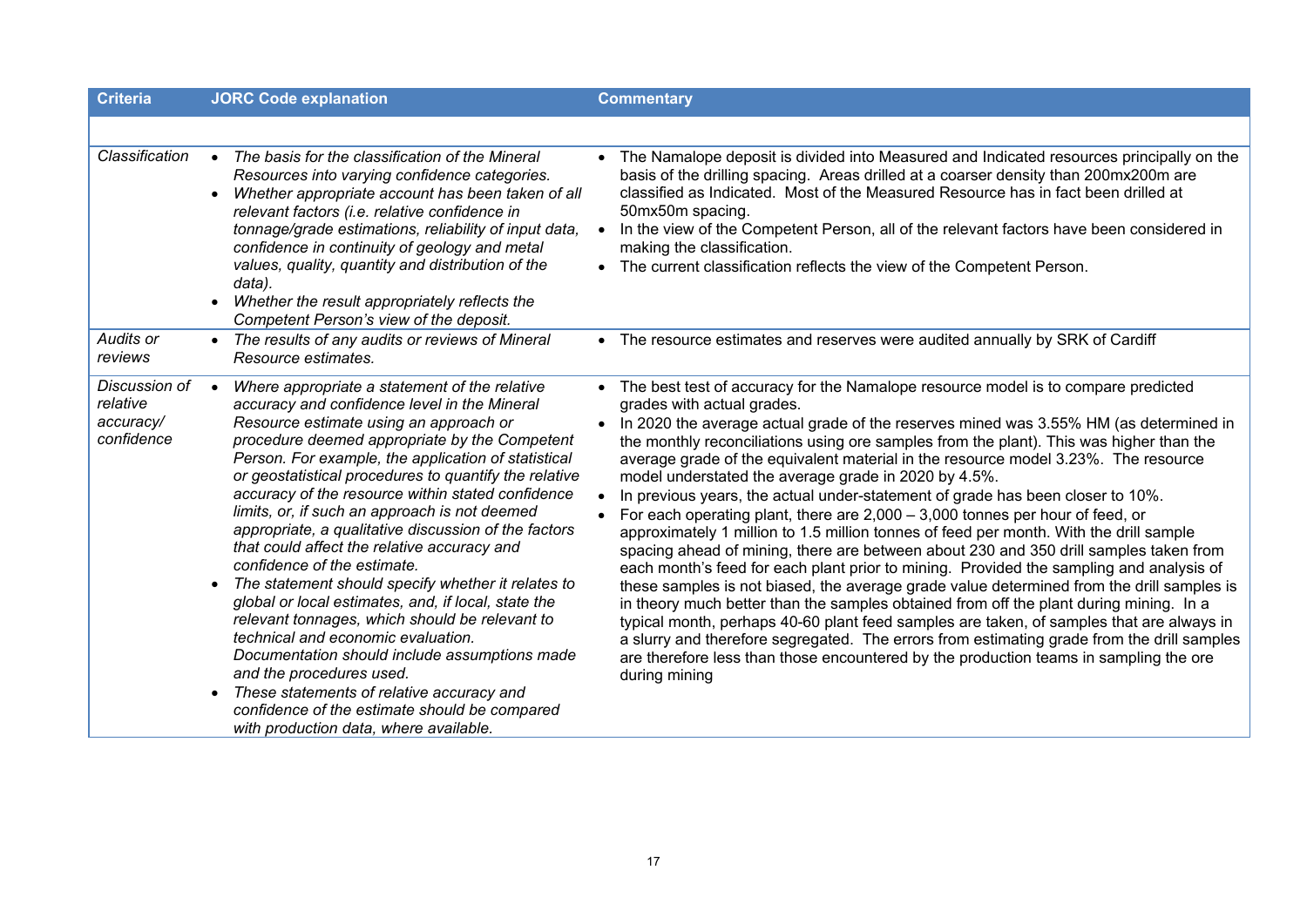## Section 4 Estimation and Reporting of Ore Reserves

(Criteria listed in section 1, and where relevant in sections 2 and 3, also apply to this section.)

| <b>Criteria</b>                                                             | <b>JORC Code explanation</b>                                                                                                                                                                                                                                                                                                                                                                                                                                                           | <b>Commentary</b>                                                                                                                                                                                                                                                                                                                                                                                                                                                                                                                                                                                                                                                                                                                                                                                                                    |
|-----------------------------------------------------------------------------|----------------------------------------------------------------------------------------------------------------------------------------------------------------------------------------------------------------------------------------------------------------------------------------------------------------------------------------------------------------------------------------------------------------------------------------------------------------------------------------|--------------------------------------------------------------------------------------------------------------------------------------------------------------------------------------------------------------------------------------------------------------------------------------------------------------------------------------------------------------------------------------------------------------------------------------------------------------------------------------------------------------------------------------------------------------------------------------------------------------------------------------------------------------------------------------------------------------------------------------------------------------------------------------------------------------------------------------|
| <b>Mineral</b><br>Resource<br>estimate for<br>conversion to<br>Ore Reserves | Description of the Mineral Resource estimate used<br>as a basis for the conversion to an Ore Reserve.<br>Clear statement as to whether the Mineral<br>$\bullet$<br>Resources are reported additional to, or inclusive of,<br>the Ore Reserves.                                                                                                                                                                                                                                         | The NAMP resource model is used as the basis for the Namalope Reserves. This<br>model has been generated in Datamine Studio RM software and mining designs<br>applied using Datamine 5D Planner software. A series of schedule blocks have been<br>overlain on the model, along the mining path for each of the five mining plants (WCP-A,<br>WCP-B, WCP-C, Dry Mine A and Dry Mine B). The material above the mining design is<br>subjected to mining factors and the resulting reserves are scheduled into monthly<br>advance blocks and the ore consumption information is used as the basis for the mine<br>production schedule.                                                                                                                                                                                                 |
| Site visits                                                                 | • Comment on any site visits undertaken by the<br>Competent Person and the outcome of those visits.<br>If no site visits have been undertaken indicate why<br>$\bullet$<br>this is the case.                                                                                                                                                                                                                                                                                           | The competent person is a full-time employee of Kenmare Resources and is based at<br>$\bullet$<br>the Moma mine site.                                                                                                                                                                                                                                                                                                                                                                                                                                                                                                                                                                                                                                                                                                                |
| Study status                                                                | The type and level of study undertaken to enable<br>$\bullet$<br>Mineral Resources to be converted to Ore<br>Reserves.<br>• The Code requires that a study to at least Pre-<br>Feasibility Study level has been undertaken to<br>convert Mineral Resources to Ore Reserves. Such<br>studies will have been carried out and will have<br>determined a mine plan that is technically<br>achievable and economically viable, and that<br>material Modifying Factors have been considered. | 80% of the current remaining Namalope Reserves were included in the Definitive<br>$\bullet$<br>Feasibility Study for the Kenmare Moma Titanium Minerals Project completed in 2001<br>with amendments in 2002. It is currently being mined and the data used to estimate<br>Reserves is based on actual mine performance.<br>20% of the reserves lie just outside the boundary of this study and, although very<br>$\bullet$<br>similar to the material in the DFS, is a subject to an ongoing ESHIA. This area has<br>been the subject of a DFS, using current mine data wherever possible to increase<br>accuracy of the evaluation.                                                                                                                                                                                                |
| Cut-off<br>parameters                                                       | The basis of the cut-off grade(s) or quality<br>$\bullet$<br>parameters applied.                                                                                                                                                                                                                                                                                                                                                                                                       | The marginal economic cut-off grade for dredging is 1.4% HM, however the resource<br>$\bullet$<br>model uses 2% HM as this is a "natural" cut-off and it provides an optimum balance<br>between mine output and MSP consumption.                                                                                                                                                                                                                                                                                                                                                                                                                                                                                                                                                                                                     |
| Mining factors<br>or<br>assumptions                                         | The method and assumptions used as reported in<br>$\bullet$<br>the Pre-Feasibility or Feasibility Study to convert the<br>Mineral Resource to an Ore Reserve (i.e. either by<br>application of appropriate factors by optimisation or<br>by preliminary or detailed design).<br>The choice, nature and appropriateness of the<br>$\bullet$<br>selected mining method(s) and other mining<br>parameters including associated design issues such<br>as pre-strip, access, etc.           | Most of the ore in the reserves will be dredge mined. For this mining method, the<br>$\bullet$<br>dredge floor level is taken as the base of the geological unit hosting mineralisation.<br>This is appropriate because the rose-wheel cutter on the mining dredges is easily able<br>to cut to the low slope angles found on these horizons. The dredge path is planned to<br>maximize ore recovery, although in-situ bunds are left between mining strips to ensure<br>geotechnical stability of the operation. Ore faces are planned at 34 degrees (for Pond<br>A & C) and 40 degrees (for Pond B) to the horizontal, and from experience in these<br>materials, this has been found to be a stable angle. The top of the in-situ bund is<br>planned to reach the same level as the natural surface, and where the dredging strip |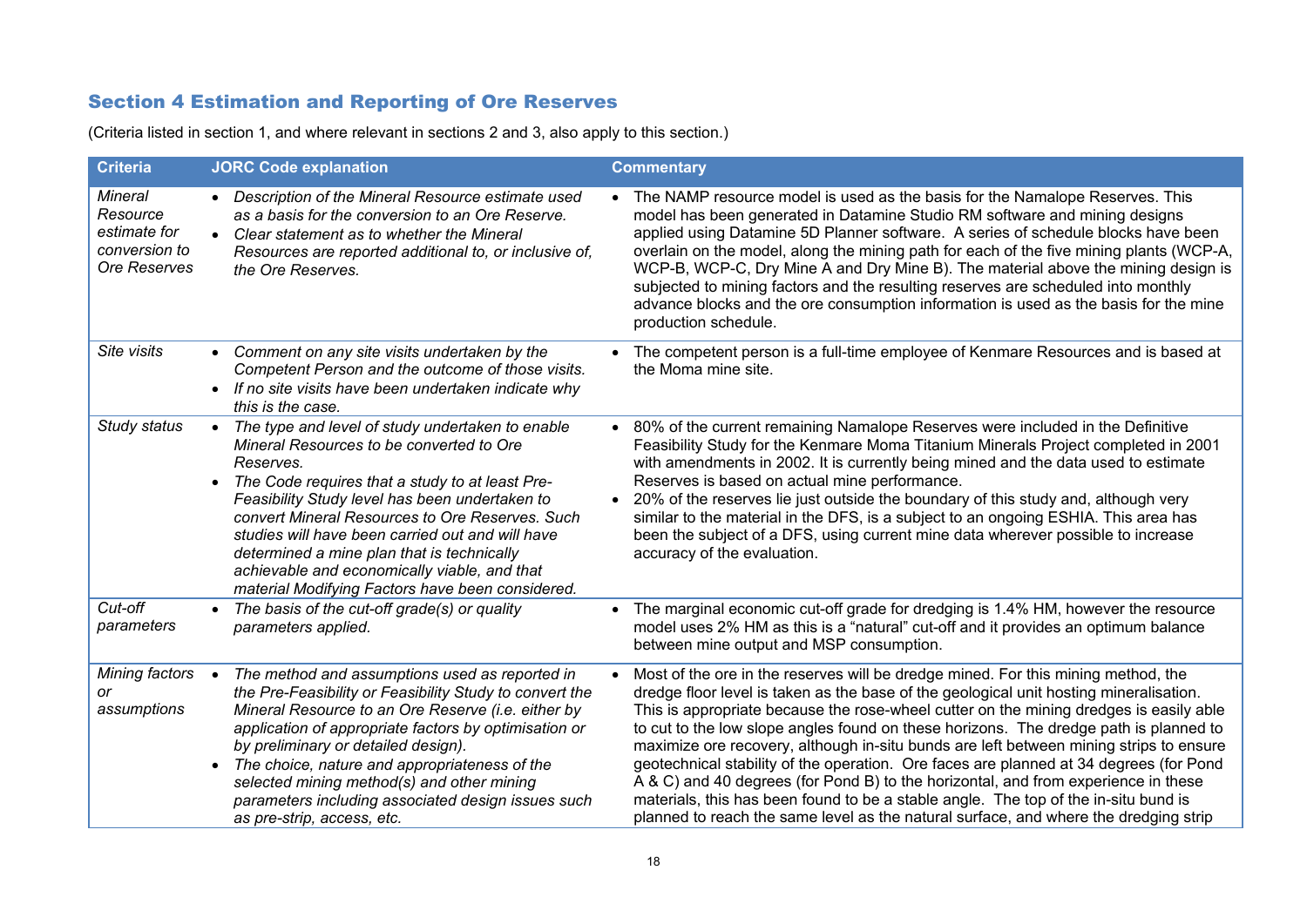| <b>Criteria</b>                            | <b>JORC Code explanation</b>                                                                                                                                                                                                                                                                                                                                                                                                                                                                                                                                                                                                                                                                                                                                                                                                                                          | <b>Commentary</b>                                                                                                                                                                                                                                                                                                                                                                                                                                                                                                                                                                                                                                                                                                                                                                                                                                                                                                                                                                                                                                                                                                                                                                                                                                                                                                                                                                                                                                                                                                                                           |
|--------------------------------------------|-----------------------------------------------------------------------------------------------------------------------------------------------------------------------------------------------------------------------------------------------------------------------------------------------------------------------------------------------------------------------------------------------------------------------------------------------------------------------------------------------------------------------------------------------------------------------------------------------------------------------------------------------------------------------------------------------------------------------------------------------------------------------------------------------------------------------------------------------------------------------|-------------------------------------------------------------------------------------------------------------------------------------------------------------------------------------------------------------------------------------------------------------------------------------------------------------------------------------------------------------------------------------------------------------------------------------------------------------------------------------------------------------------------------------------------------------------------------------------------------------------------------------------------------------------------------------------------------------------------------------------------------------------------------------------------------------------------------------------------------------------------------------------------------------------------------------------------------------------------------------------------------------------------------------------------------------------------------------------------------------------------------------------------------------------------------------------------------------------------------------------------------------------------------------------------------------------------------------------------------------------------------------------------------------------------------------------------------------------------------------------------------------------------------------------------------------|
|                                            | • The assumptions made regarding geotechnical<br>parameters (eg pit slopes, stope sizes, etc), grade<br>control and pre-production drilling.<br>The major assumptions made and Mineral Resource<br>$\bullet$<br>model used for pit and stope optimisation (if<br>appropriate).<br>• The mining dilution factors used.<br>The mining recovery factors used.<br>Any minimum mining widths used.<br>The manner in which Inferred Mineral Resources<br>are utilised in mining studies and the sensitivity of<br>the outcome to their inclusion.<br>The infrastructure requirements of the selected<br>mining methods.                                                                                                                                                                                                                                                     | turns on itself, a top width of 100m is planned on the berm in order to place<br>infrastructure and have secure dredge anchor positions during the turn.<br>• A portion of the reserves will be Dry Mined. The equipment used for Dry Mining at<br>Moma works best with ore of low slimes (less than 15%) and dry or moist ore from<br>above the water table.<br>Topsoil losses are planned according to 100mm topsoil stripping depth. Total<br>$\bullet$<br>remaining mining losses (dredge spillage, excavation losses, berm losses) are planned<br>to be 10%.<br>No dilution factors used in the production schedule or the reserves.<br>$\bullet$<br>For dredging, the mining path must be at least 200m wide on the dredge floor. The<br>$\bullet$<br>minimum dredging depth is 9m for WCP-A and C and 5m for WCP-B.<br>No Inferred Resources are included in the Namalope Reserves.<br>$\bullet$<br>Dredge and Dry Mining both require electricity and water infrastructure. Electricity is<br>provided from 22 KV overhead powerlines which are erected along the mining path and<br>connect the mining operations with the main substation at the Kenmare MSP. Water is<br>provided from a borefield and is pumped to the mining sites via HDPE piping and<br>regularly spaced booster pumps.                                                                                                                                                                                                                                                      |
| Metallurgical<br>factors or<br>assumptions | The metallurgical process proposed and the<br>$\bullet$<br>appropriateness of that process to the style of<br>mineralisation.<br>Whether the metallurgical process is well-tested<br>$\bullet$<br>technology or novel in nature.<br>The nature, amount and representativeness of<br>metallurgical test work undertaken, the nature of the<br>metallurgical domaining applied and the<br>corresponding metallurgical recovery factors<br>applied.<br>• Any assumptions or allowances made for<br>deleterious elements.<br>The existence of any bulk sample or pilot scale test<br>work and the degree to which such samples are<br>considered representative of the orebody as a<br>whole.<br>For minerals that are defined by a specification, has<br>$\bullet$<br>the ore reserve estimation been based on the<br>appropriate mineralogy to meet the specifications? | The ore sand is treated initially in the Wet Concentrator Plant (WCP). The ore slurry is<br>initially screened to remove any cemented or clay-rich lumps, then pumped over spirals<br>to concentrate heavy minerals. After five stages of spiral concentration a heavy<br>mineral concentrate is pumped to the Mineral Separation Plant (MSP).<br>At the MSP, the magnetic minerals are separated from the non-magnetic, and then<br>various electrostatic and gravity separation techniques are used to produce saleable<br>mineral products: ilmenite, zircon and rutile. Ilmenite is magnetic and conductive, rutile<br>is non-magnetic and conductive and zircon is non-magnetic and non-conductive.<br>Ilmenite, zircon and rutile recovery is typically 86% - 92% through the WCP.<br>Ilmenite recovery is typically 88% through the MSP; zircon recovery is 61.4% and<br>Rutile 30%.<br>The Namalope reserves are part of an on-going operation and recoveries used are<br>$\bullet$<br>based on recent plant performance. Metallurgical studies conducted during the DFS<br>and subsequent expansion studies accurately predicted product quality and recoveries.<br>Ilmenite contaminants (mostly chromite, monazite & staurolite) are managed with grade<br>control processes in the MSP.<br>• Zircon contaminants (Kyanite, rutile) and rutile contaminants (zircon, monazite) are also<br>closely monitored and controlled.<br>• Planned recoveries of ilmenite, zircon and rutile are based on achieving marketable<br>levels of contaminants. |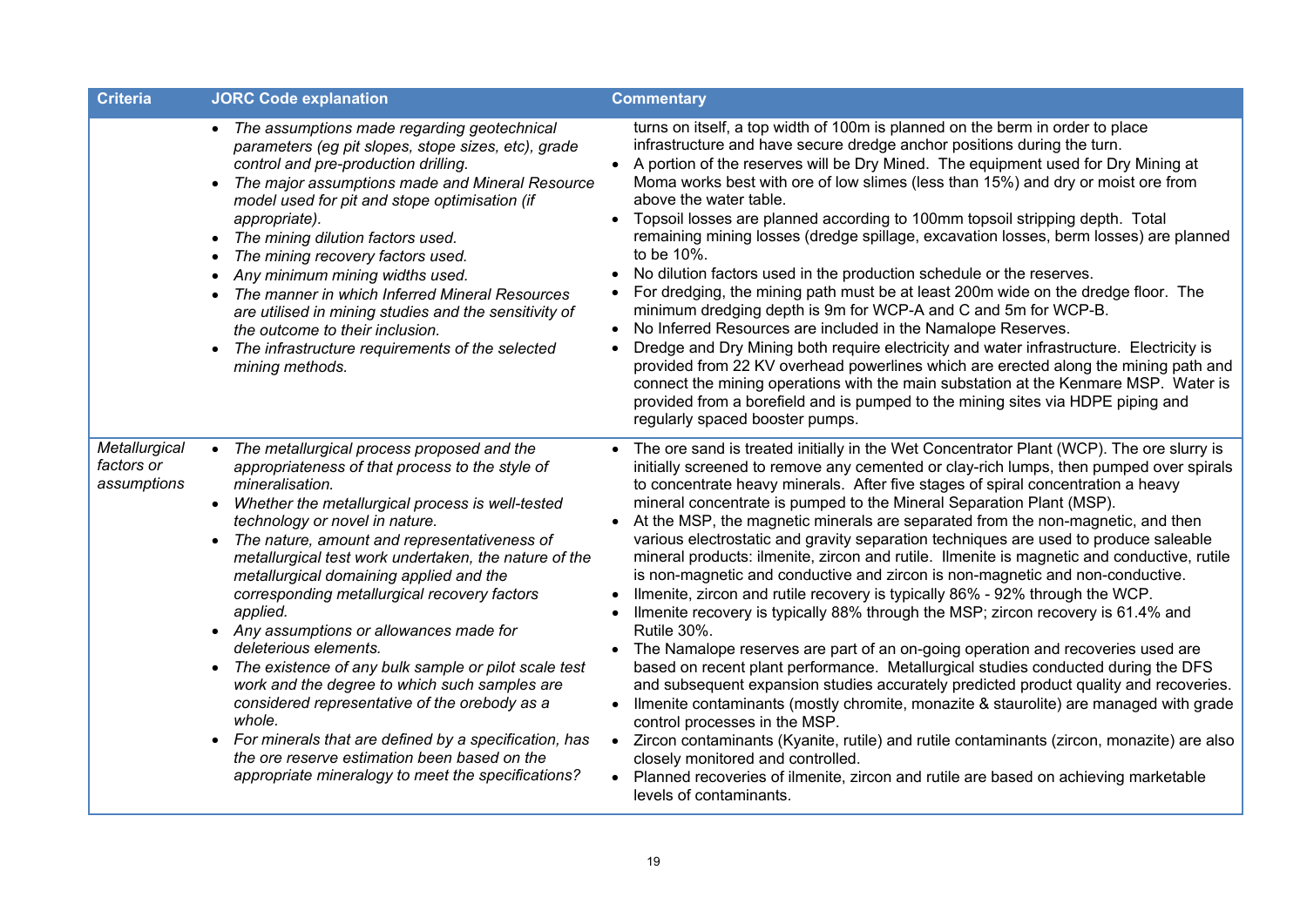| <b>Criteria</b>    | <b>JORC Code explanation</b>                                                                                                                                                                                                                                                                                                                           | <b>Commentary</b>                                                                                                                                                                                                                                                                                                                                            |
|--------------------|--------------------------------------------------------------------------------------------------------------------------------------------------------------------------------------------------------------------------------------------------------------------------------------------------------------------------------------------------------|--------------------------------------------------------------------------------------------------------------------------------------------------------------------------------------------------------------------------------------------------------------------------------------------------------------------------------------------------------------|
| Environmen-<br>tal | The status of studies of potential environmental<br>impacts of the mining and processing operation.<br>Details of waste rock characterisation and the<br>consideration of potential sites, status of design<br>options considered and, where applicable, the<br>status of approvals for process residue storage and<br>waste dumps should be reported. | An EIA was completed in 2001 as part of the DFS, an Environmental Licence was issued<br>and is renewed every 5 years. Environmental management of the operation is covered by<br>the Environmental Management Program (EMP).                                                                                                                                 |
| Infrastructure     | The existence of appropriate infrastructure:<br>$\bullet$<br>availability of land for plant development, power,<br>water, transportation (particularly for bulk<br>commodities), labour, accommodation; or the ease<br>with which the infrastructure can be provided, or<br>accessed.                                                                  | The operation is established and all required infrastructure is in place.                                                                                                                                                                                                                                                                                    |
| Costs              | The derivation of, or assumptions made, regarding<br>projected capital costs in the study.                                                                                                                                                                                                                                                             | Capital costs in the DFS, and subsequent expansion studies (1 & 2) were estimated on the<br>basis of detailed engineering studies. All of the capital equipment is now in place using<br>funding sourced from bank loans and share issues. Repayments form an important part of<br>the detailed business model maintained by Kenmare for the Moma operation. |
|                    | • The methodology used to estimate operating costs.                                                                                                                                                                                                                                                                                                    | The project is an operating mine and the assumptions made in 2001 for the DFS are no<br>longer relevant to the on-going operation. Kenmare maintains a detailed business model<br>which uses the annual budget to estimate operating costs.                                                                                                                  |
|                    | • Allowances made for the content of deleterious<br>elements.                                                                                                                                                                                                                                                                                          | Product pricing for zircon and ilmenite depends on the content of deleterious elements.<br>These prices are built into the business model.                                                                                                                                                                                                                   |
|                    | The source of exchange rates used in the study.<br>$\bullet$                                                                                                                                                                                                                                                                                           | For the current economic model: Bloomberg forward FX Rates                                                                                                                                                                                                                                                                                                   |
|                    | Derivation of transportation charges.                                                                                                                                                                                                                                                                                                                  | The major product transportation cost is barging the product to the anchored ships<br>offshore. This cost is covered by the annual budget for the Marine Department.                                                                                                                                                                                         |
|                    | • The basis for forecasting or source of treatment and<br>refining charges, penalties for failure to meet<br>specification, etc.                                                                                                                                                                                                                       | Not relevant for this on-going operation. Lower prices for products with higher levels of<br>contaminants are already built into the budget.                                                                                                                                                                                                                 |
|                    | The allowances made for royalties payable, both<br>$\bullet$<br>Government and private.                                                                                                                                                                                                                                                                | Government royalties are payable, charged at 3% of the operating costs of the mine<br>inflated by 15%.                                                                                                                                                                                                                                                       |
| Revenue<br>factors | The derivation of, or assumptions made regarding<br>revenue factors including head grade, metal or<br>commodity price(s) exchange rates, transportation                                                                                                                                                                                                | There are no revenue factors applied.                                                                                                                                                                                                                                                                                                                        |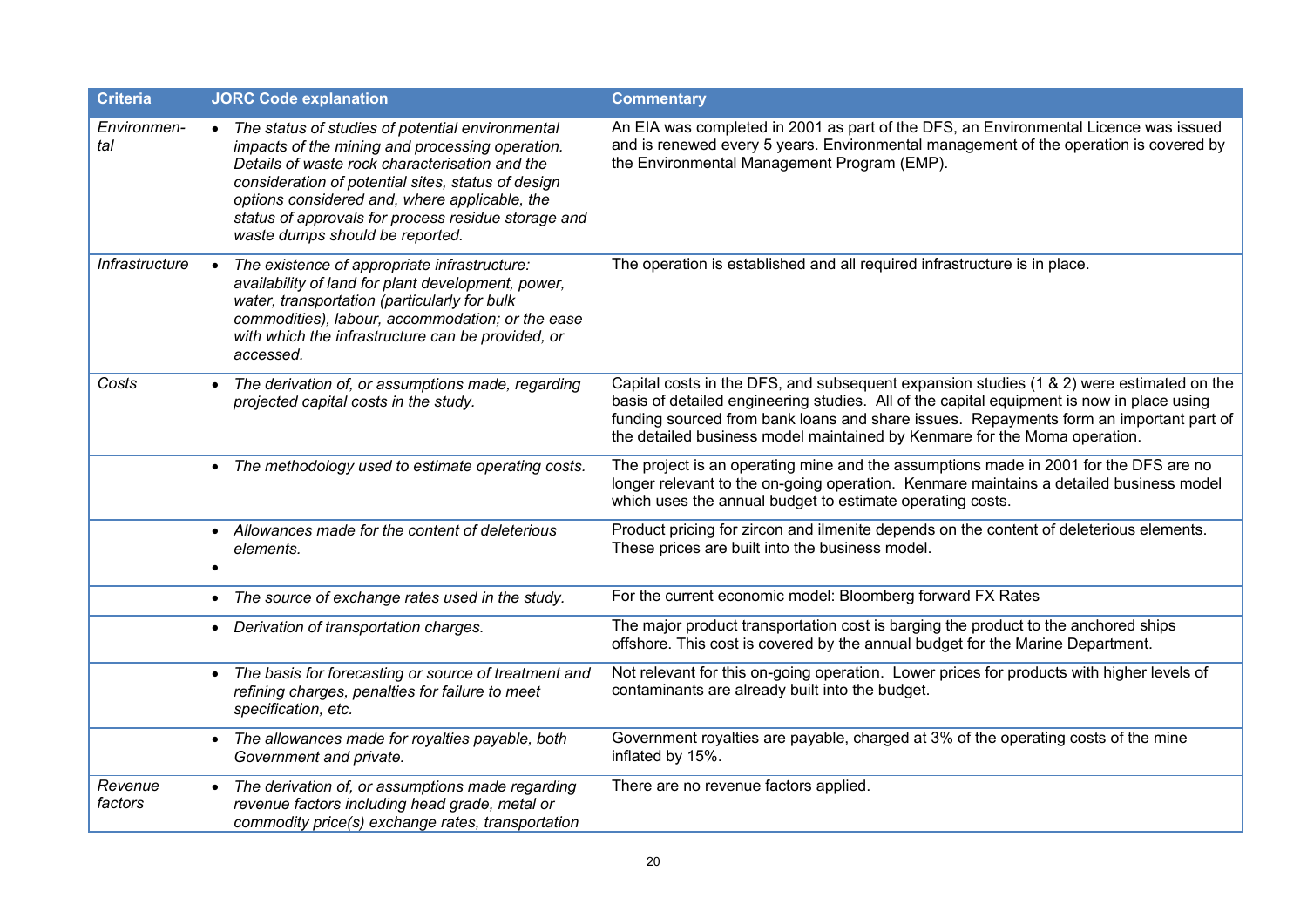| <b>Criteria</b>                                                                                                                                                                                                                                                             | <b>JORC Code explanation</b>                                                                                                                                                                                                                                                                                                                                                                                                                                                                                                                                                          | <b>Commentary</b>                                                                                                                                                                                                                                                                                                                                                                                                            |
|-----------------------------------------------------------------------------------------------------------------------------------------------------------------------------------------------------------------------------------------------------------------------------|---------------------------------------------------------------------------------------------------------------------------------------------------------------------------------------------------------------------------------------------------------------------------------------------------------------------------------------------------------------------------------------------------------------------------------------------------------------------------------------------------------------------------------------------------------------------------------------|------------------------------------------------------------------------------------------------------------------------------------------------------------------------------------------------------------------------------------------------------------------------------------------------------------------------------------------------------------------------------------------------------------------------------|
|                                                                                                                                                                                                                                                                             | and treatment charges, penalties, net smelter<br>returns, etc.                                                                                                                                                                                                                                                                                                                                                                                                                                                                                                                        |                                                                                                                                                                                                                                                                                                                                                                                                                              |
|                                                                                                                                                                                                                                                                             | • The derivation of assumptions made of metal or<br>commodity price(s), for the principal metals,<br>minerals and co-products.                                                                                                                                                                                                                                                                                                                                                                                                                                                        | Assumed mineral prices are based on existing contracts, historic price trends and<br>guidance from independent industry consultants.                                                                                                                                                                                                                                                                                         |
| Market<br>assessment                                                                                                                                                                                                                                                        | The demand, supply and stock situation for the<br>particular commodity, consumption trends and<br>factors likely to affect supply and demand into the<br>future.<br>• A customer and competitor analysis along with the                                                                                                                                                                                                                                                                                                                                                               | The following marketing update is taken from Kenmare Regulatory Announcement: Q4<br>and FY 2020 Production Report and FY 2021 Guidance, 13 January 2021:<br>FY 2020 was a strong year for the titanium feedstocks market, with Kenmare achieving<br>higher average prices for its ilmenite and rutile products compared with FY 2019.<br>However, in FY 2020 zircon prices decreased for the second consecutive year, due to |
| identification of likely market windows for the<br>product.<br>• Price and volume forecasts and the basis for these<br>forecasts.<br>For industrial minerals the customer specification,<br>$\bullet$<br>testing and acceptance requirements prior to a<br>supply contract. | continued oversupply in the market.<br>Despite the disruption caused by the global COVID-19 pandemic, demand for ilmenite                                                                                                                                                                                                                                                                                                                                                                                                                                                             |                                                                                                                                                                                                                                                                                                                                                                                                                              |
|                                                                                                                                                                                                                                                                             | remained strong in H1 2020. There was a marginal softening in Q3 2020, but market<br>conditions tightened strongly in Q4 2020, delivering a 5% increase in average received<br>prices over the prior quarter. This momentum has continued into 2021.                                                                                                                                                                                                                                                                                                                                  |                                                                                                                                                                                                                                                                                                                                                                                                                              |
|                                                                                                                                                                                                                                                                             | Low supply chain inventories, in combination with global stimulus efforts, supported a<br>downstream pigment recovery during H2 2020. This recovery was most pronounced in<br>China, which saw pigment production increase by more than 10% in FY 2020 compared to<br>FY 2019, a record high. This was supported by high utilisation rates at existing plants and<br>the ramp-up of new chloride pigment plants, building strong demand for imported ilmenite.                                                                                                                        |                                                                                                                                                                                                                                                                                                                                                                                                                              |
|                                                                                                                                                                                                                                                                             | Global ilmenite supply constraints remained in place due to depleting ore bodies in Africa<br>and mine closures in Australia, as well as continued government restrictions in Vietnam<br>and India. However, ilmenite production in China increased, as well as global production of<br>low-quality ilmenite and ilmenite concentrates, which offset the reduced supply from other<br>mines. There is little new ilmenite supply forecast to enter the market in the near term, with<br>existing demand levels expected to comfortably absorb Kenmare's increased 2021<br>production. |                                                                                                                                                                                                                                                                                                                                                                                                                              |
|                                                                                                                                                                                                                                                                             |                                                                                                                                                                                                                                                                                                                                                                                                                                                                                                                                                                                       | The zircon market continued to weaken in FY 2020 due to the impact of the pandemic on<br>global demand, particularly in Europe and China. Coupled with a market already in<br>oversupply, this resulted in sequentially softer pricing through the first nine months of the<br>year. However, demand for zircon showed signs of recovery in Q4 2020 and Kenmare has<br>seen prices beginning to stabilise in early 2021.     |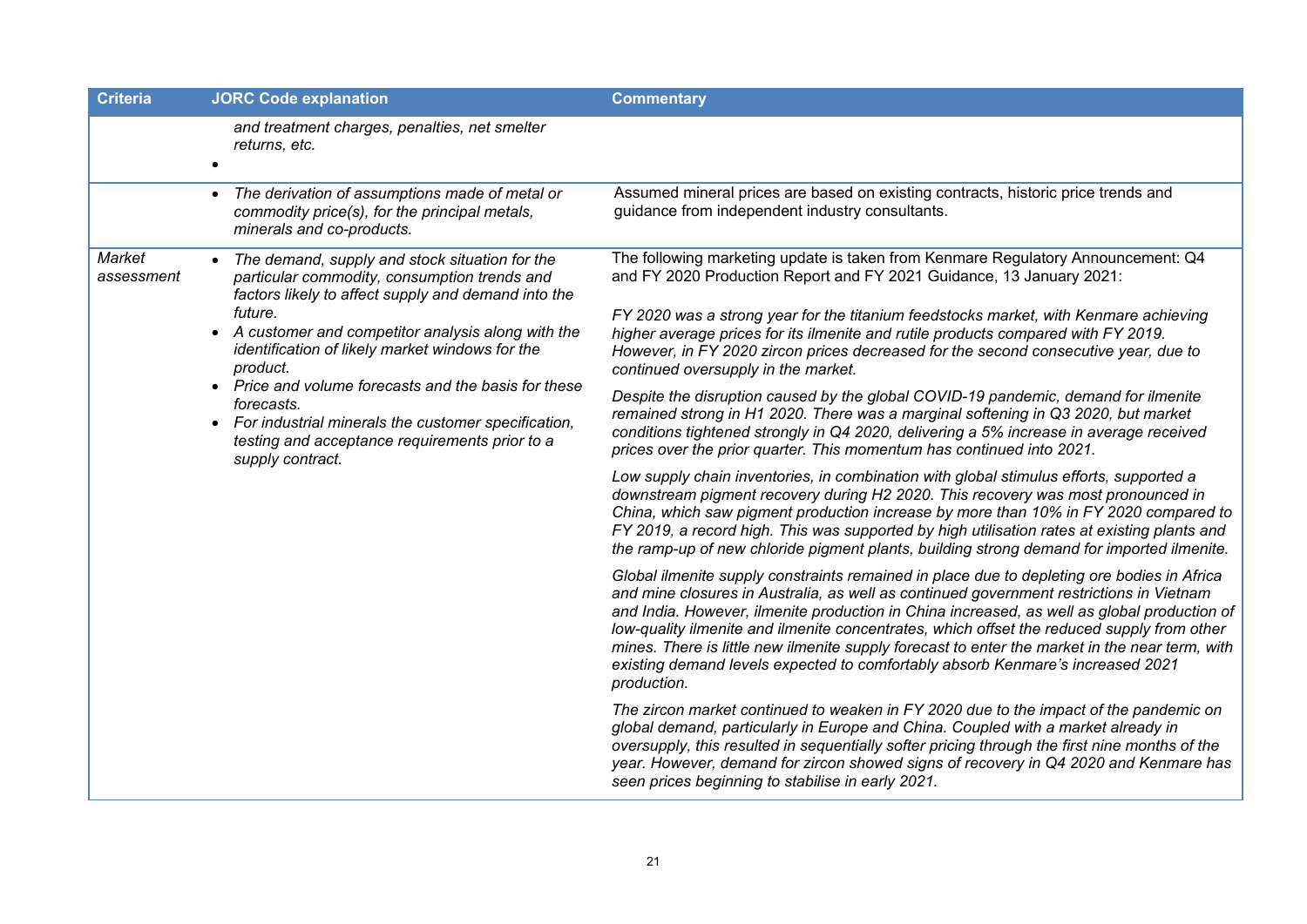| <b>Criteria</b> | <b>JORC Code explanation</b>                                                                                                                                                                                                                                                                                                                                                                                                                                                                                                                                                                                                                                                                                                                                                                                            | <b>Commentary</b>                                                                                                                                                                                                                                                                                                                                                                                                                                                                                                                                                                                                                                                                                                          |
|-----------------|-------------------------------------------------------------------------------------------------------------------------------------------------------------------------------------------------------------------------------------------------------------------------------------------------------------------------------------------------------------------------------------------------------------------------------------------------------------------------------------------------------------------------------------------------------------------------------------------------------------------------------------------------------------------------------------------------------------------------------------------------------------------------------------------------------------------------|----------------------------------------------------------------------------------------------------------------------------------------------------------------------------------------------------------------------------------------------------------------------------------------------------------------------------------------------------------------------------------------------------------------------------------------------------------------------------------------------------------------------------------------------------------------------------------------------------------------------------------------------------------------------------------------------------------------------------|
| Economic        | • The inputs to the economic analysis to produce the<br>net present value (NPV) in the study, the source and<br>confidence of these economic inputs including<br>estimated inflation, discount rate, etc.                                                                                                                                                                                                                                                                                                                                                                                                                                                                                                                                                                                                               | The discount rate used for NPV calculation is 10%, although 8% and 12% rates are also<br>calculated for comparison. The economic model reports NPV estimates based on "real"<br>discount rates. An inflation rate of 2% is applied.                                                                                                                                                                                                                                                                                                                                                                                                                                                                                        |
|                 | • NPV ranges and sensitivity to variations in the<br>significant assumptions and inputs.                                                                                                                                                                                                                                                                                                                                                                                                                                                                                                                                                                                                                                                                                                                                | NPV values from the current business model are commercially sensitive. In the 2001 DFS<br>economic evaluation, financial cashflow modelling shows an IRR of 23.3% and an NPV of<br>\$204.6 M on an after tax, full equity basis, using a 10% discount rate.<br>NPV is most sensitive to mineral prices, and then operating costs, particularly labour and<br>energy costs.                                                                                                                                                                                                                                                                                                                                                 |
| Social          | The status of agreements with key stakeholders and<br>$\bullet$<br>matters leading to social licence to operate.                                                                                                                                                                                                                                                                                                                                                                                                                                                                                                                                                                                                                                                                                                        | Being an on-going operation, all approvals have been granted. A major part of the on-<br>going social licence to operate is Kenmare's participation and sponsorship of KMAD – an<br>organisation aimed at developing local communities through sponsoring initiatives in<br>health, education, local business and sport.                                                                                                                                                                                                                                                                                                                                                                                                   |
| Other           | To the extent relevant, the impact of the following on<br>the project and/or on the estimation and<br>classification of the Ore Reserves:<br>• Any identified material naturally occurring risks.<br>The status of material legal agreements and<br>marketing arrangements.<br>The status of governmental agreements and<br>approvals critical to the viability of the project, such<br>as mineral tenement status, and government and<br>statutory approvals. There must be reasonable<br>grounds to expect that all necessary Government<br>approvals will be received within the timeframes<br>anticipated in the Pre-Feasibility or Feasibility study.<br>Highlight and discuss the materiality of any<br>unresolved matter that is dependent on a third party<br>on which extraction of the reserve is contingent. | The major natural occurring risk in this area is the risk of cyclones. The risk is not high,<br>with the local people maintaining that destructive cyclones hit the area every 40 years on<br>average. Much of the equipment and infrastructure built for the Kenmare project has been<br>built with this risk in mind.<br>Legal agreements and government approvals are in place to allow the continued<br>extraction of 80% of the estimated reserves. The remaining 20% lie just outside the area<br>of the original DFS and require further approvals. Mining is currently scheduled to start in<br>this area in 2024. An ongoing ESHIA is planned to be completed by 2021, with data<br>collection commenced in 2019. |
| Classification  | The basis for the classification of the Ore Reserves<br>$\bullet$<br>into varying confidence categories.<br>Whether the result appropriately reflects the<br>Competent Person's view of the deposit.<br>The proportion of Probable Ore Reserves that have<br>been derived from Measured Mineral Resources (if                                                                                                                                                                                                                                                                                                                                                                                                                                                                                                           | In general, the classification of reserves reflects the confidence in the underlying resource<br>model (Indicated or Measured), which in turn is based on drilling spacing. However, there<br>is a portion of Measured Resource which lies outside of the area of the original DFS (see<br>discussion above) classified as "Probable Reserve" on the basis that there is still a level of<br>uncertainty that mining approvals will be granted.                                                                                                                                                                                                                                                                            |